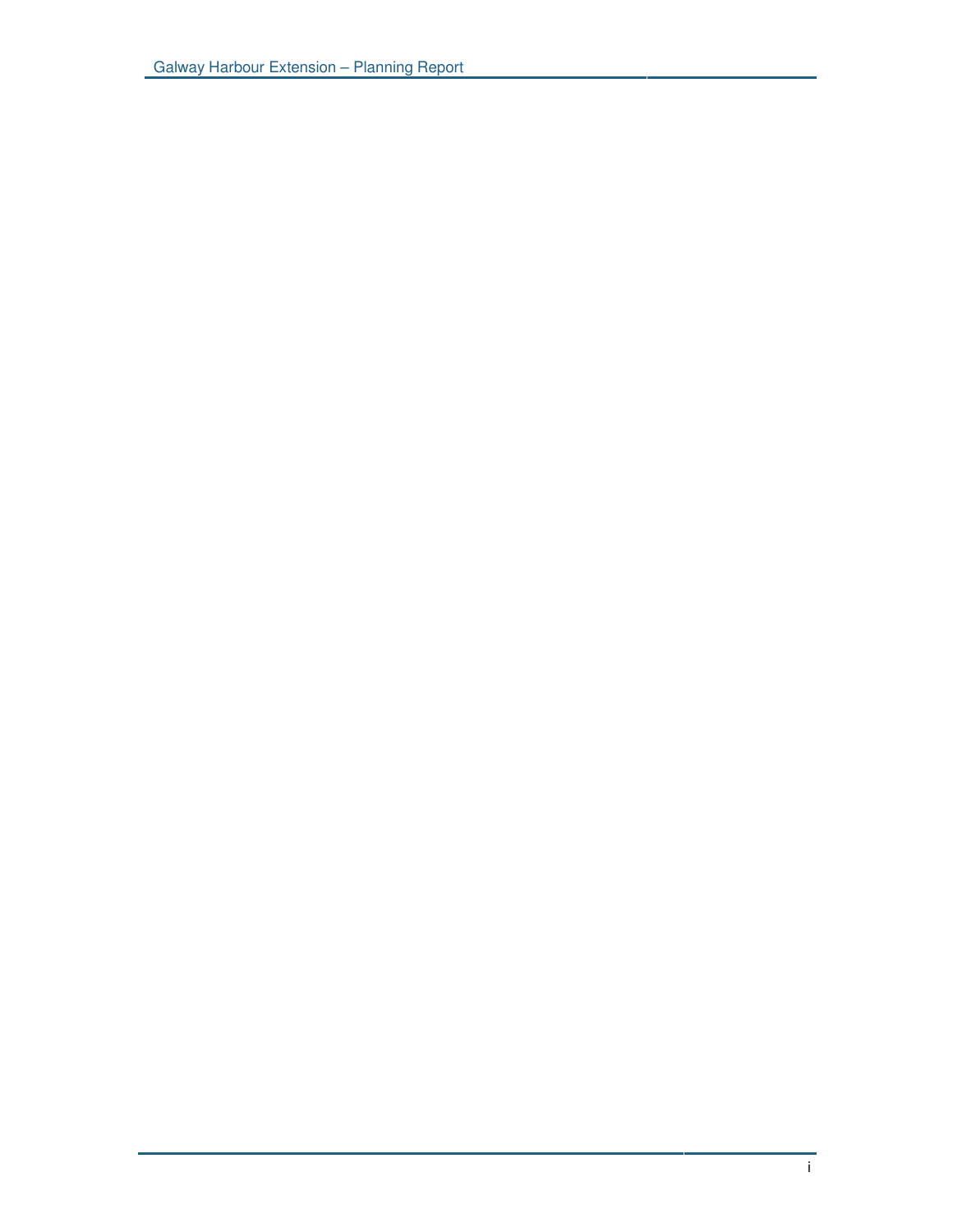# **DOCUMENT AMENDMENT RECORD**

| Client: | <b>Galway Harbour Company</b>            |
|---------|------------------------------------------|
|         | <b>Project:</b> Galway Harbour Extension |
| Title:  | <b>Volume 1B - Planning Report</b>       |

| <b>PROJECT NUMBER: 2139</b>       |                                               |  | DOCUMENT REF: 2139 1B Planning<br><b>Report 02.01.14</b> |                |             |                   |             |
|-----------------------------------|-----------------------------------------------|--|----------------------------------------------------------|----------------|-------------|-------------------|-------------|
|                                   |                                               |  |                                                          |                |             |                   |             |
|                                   |                                               |  |                                                          |                |             |                   |             |
|                                   |                                               |  |                                                          |                |             |                   |             |
|                                   |                                               |  |                                                          |                |             |                   |             |
| A                                 | Final – Issued for Planning BR/JO'M           |  | 02.12.13                                                 | LEW            | 12.12.13    | <b>JPK</b>        | 19.12.13    |
| <b>Revision</b>                   | <b>Description &amp; Rationale Originated</b> |  | <b>Date</b>                                              | <b>Checked</b> | <b>Date</b> | <b>Authorised</b> | <b>Date</b> |
| <b>TOBIN Consulting Engineers</b> |                                               |  |                                                          |                |             |                   |             |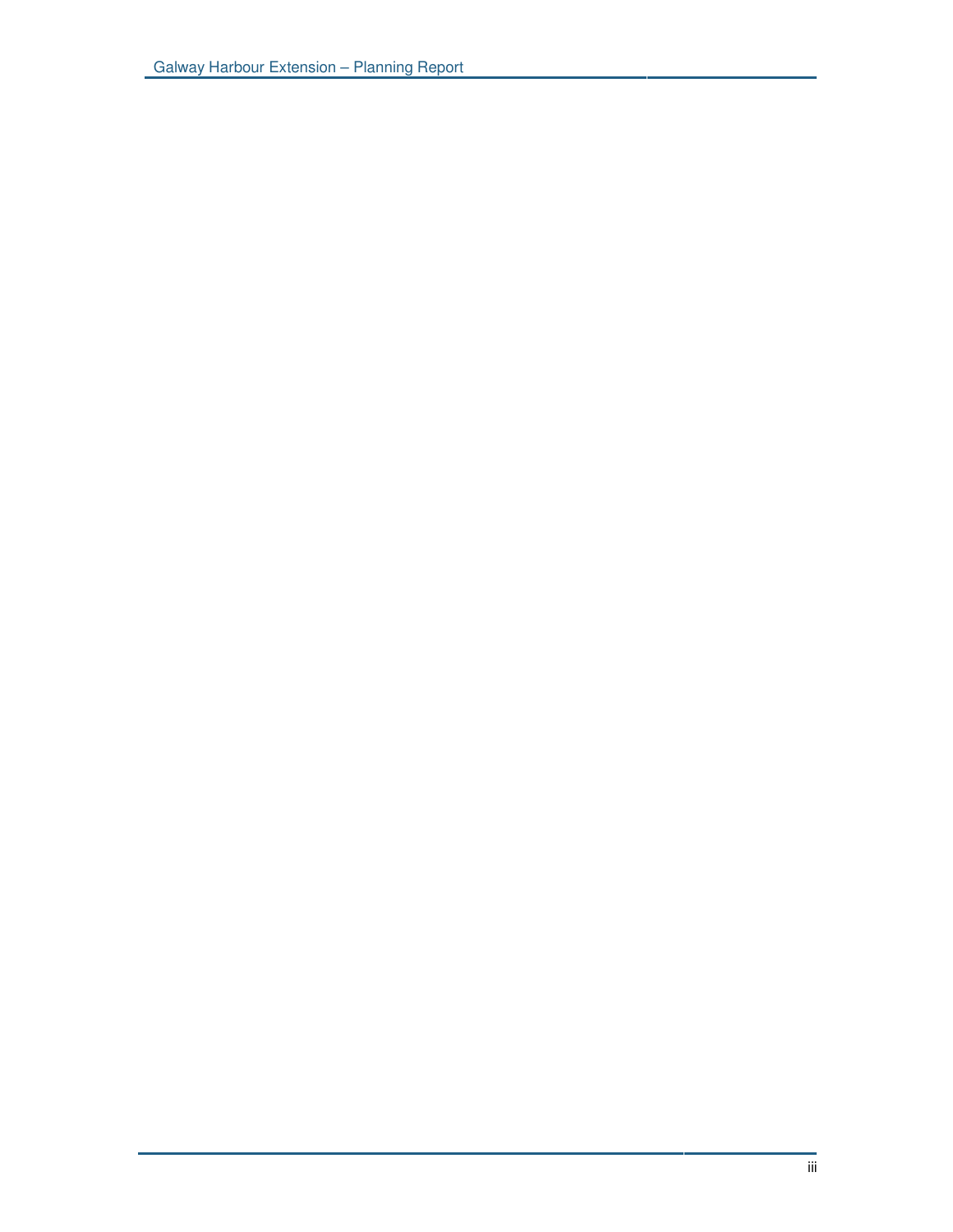# **TABLE OF CONTENTS**

| 1            |                                                                            |  |
|--------------|----------------------------------------------------------------------------|--|
| 1.1          |                                                                            |  |
| 1.2          |                                                                            |  |
| $\mathbf{2}$ |                                                                            |  |
|              |                                                                            |  |
| 2.1          |                                                                            |  |
| 2.2          |                                                                            |  |
| 3            |                                                                            |  |
| 3.1          |                                                                            |  |
| 3.2          |                                                                            |  |
| 3.2.1        |                                                                            |  |
| 3.2.2        |                                                                            |  |
| 3.2.3        |                                                                            |  |
| 3.2.4        | Borders Midlands & West Region - Operational Programme 2007-2013 5         |  |
| 3.3          |                                                                            |  |
| 3.3.1        |                                                                            |  |
| 3.3.2        |                                                                            |  |
| 3.3.3        | Smarter Travel - A Sustainable Alternative Transport Policy 2009 - 2020  8 |  |
| 3.3.4        |                                                                            |  |
| 3.3.5        | Forfas -Overview of Main Infrastructure Issues for Enterprise (2012) 9     |  |
| 3.3.6        | Forfas - Assessment of Port Services Issues for Enterprise (2009) 10       |  |
| 3.4          | EUROPEAN AND NATIONAL PLANNING POLICY CONCLUSION  10                       |  |
| 4            | REGIONAL & LOCAL PLANNING POLICY CONTEXT 11                                |  |
| 4.1          | REGIONAL PLANNING GUIDELINES FOR THE WEST 2010-2022  11                    |  |
| 4.2          |                                                                            |  |
| 4.3          | REGIONAL & LOCAL PLANNING POLICY CONCLUSION 14                             |  |
| 5            |                                                                            |  |
| 6            |                                                                            |  |
| 6.1          |                                                                            |  |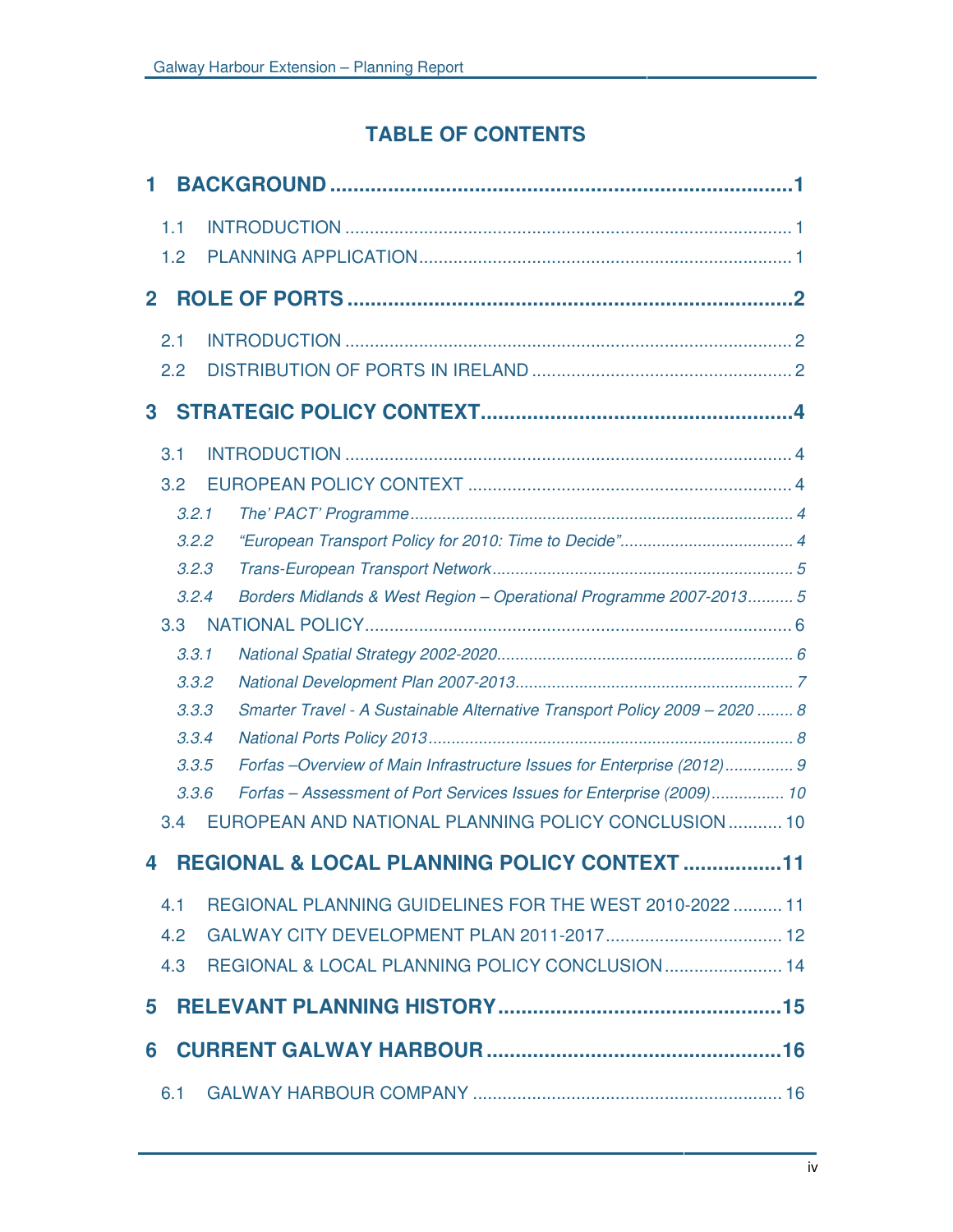| 6.2 |                                     |  |
|-----|-------------------------------------|--|
| 6.3 |                                     |  |
|     |                                     |  |
| 7.1 |                                     |  |
| 7.2 |                                     |  |
| 7.3 |                                     |  |
| 7.4 |                                     |  |
| 8   | PROPOSED GALWAY HARBOUR EXTENSION20 |  |
| 8.1 |                                     |  |
| 8.2 |                                     |  |
| 8.3 |                                     |  |
|     |                                     |  |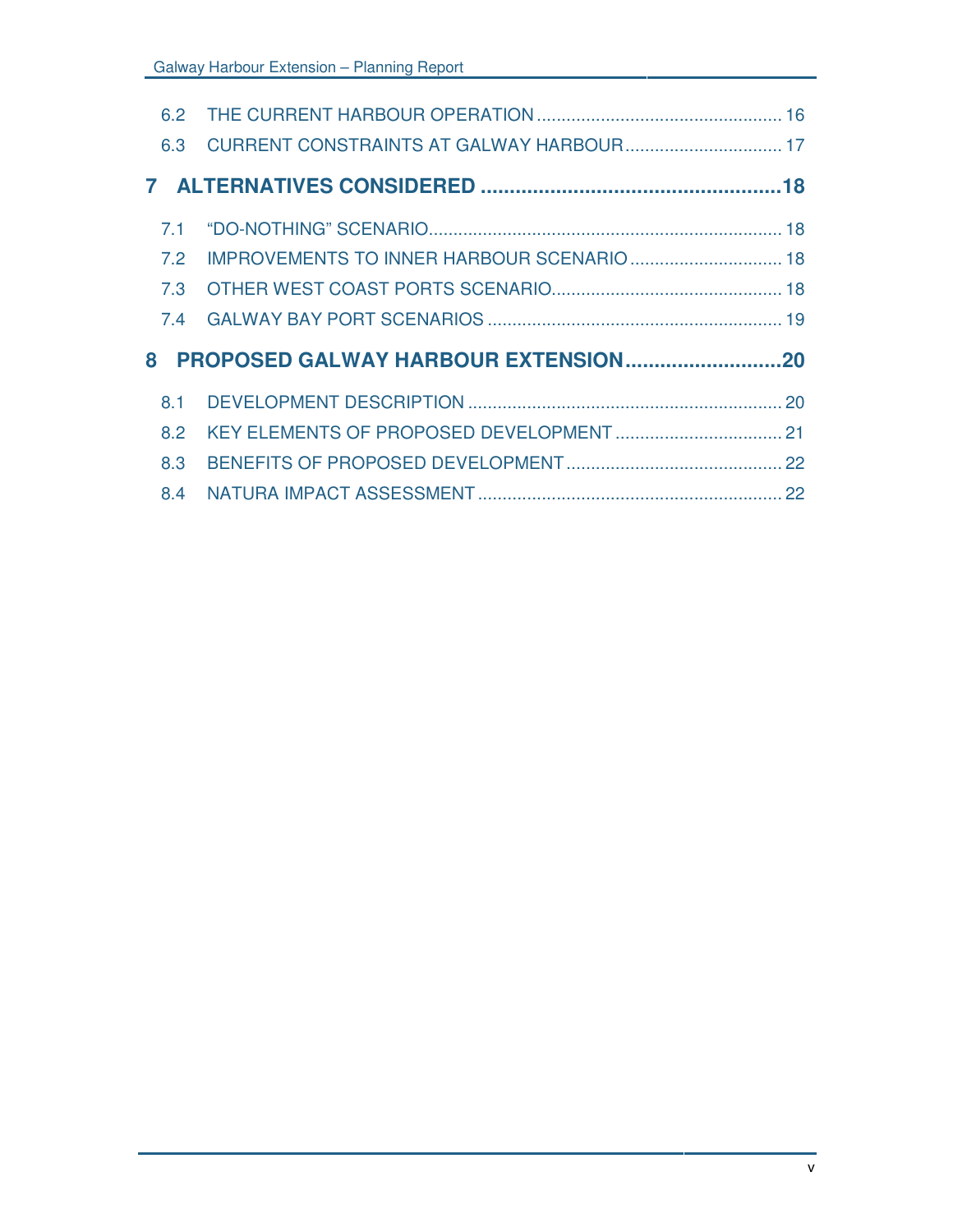# **TABLES & FIGURES**

## **TABLES**

**No table of figures entries found.**

#### **FIGURES**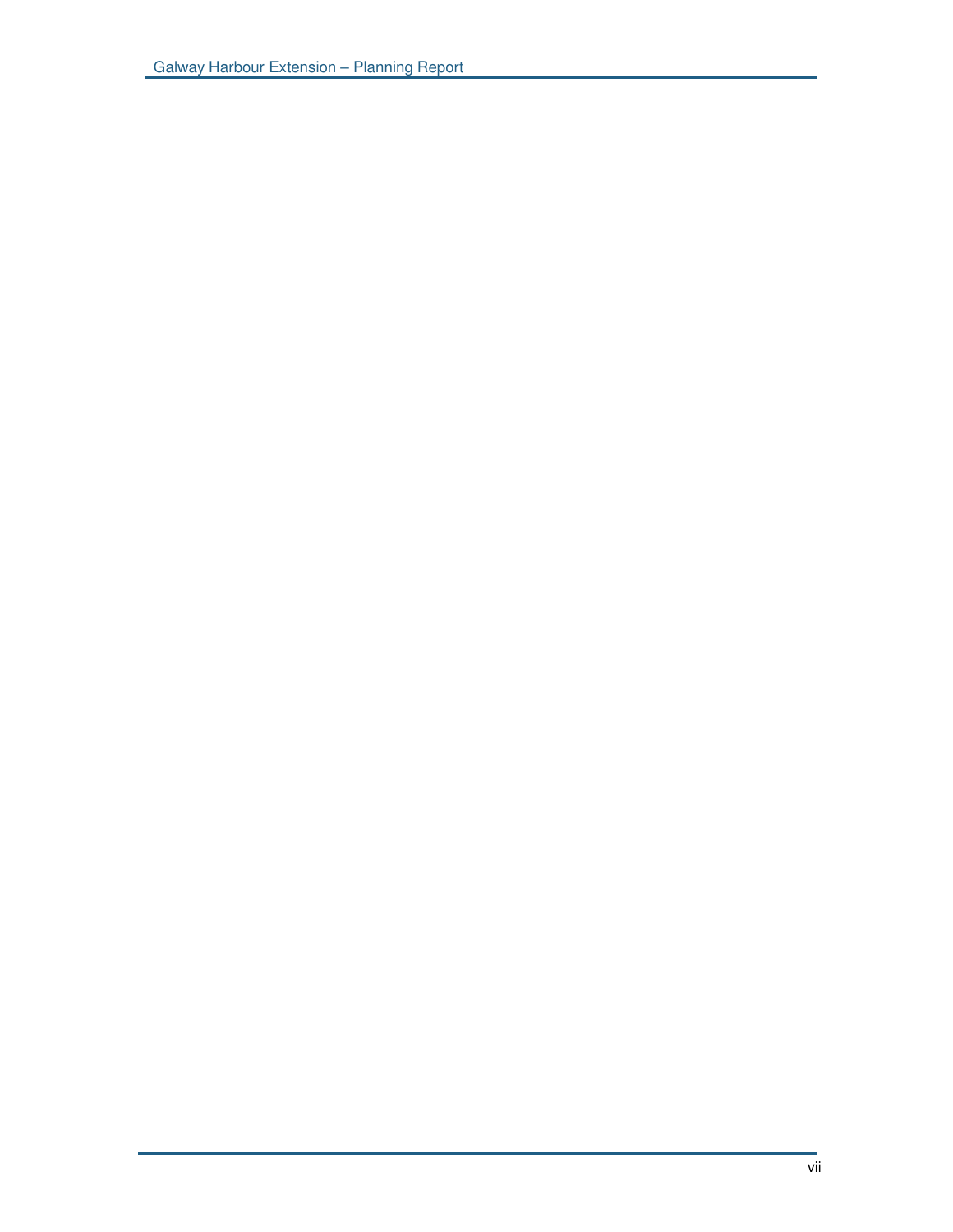# **1 BACKGROUND**

## 1.1 INTRODUCTION

Galway Harbour Company Limited is applying for planning permission for an extension of Galway Harbour adjacent to the Galway Harbour Enterprise Park, approximately 500 metres south-east of the existing commercial Inner Harbour.

This Planning Report sets out the overall rationale for the proposed Galway Harbour Extension, including the general role of ports in Ireland and along the Atlantic seaboard and a summary of the current Galway Harbour operation. The Report sets out the relevant planning policy context, including at European, national, regional and local levels, and it considers Galway's role within this context. The Report outlines the main considerations in assessing alternative options, including alternative locations and alternative designs for the Galway Harbour Extension. In this regard, the Report provides the rationale for the New Port and an account of the evolution in its design.

# 1.2 PLANNING APPLICATION

The planning application for the Galway Harbour Extension is being made directly to An Bord Pleanála, in accordance with the provisions of Section 37 of the Planning and Development Acts 2000-2010. In this regard, the proposed development represents "*Strategic Infrastructure Development*" (SID) as defined in Schedule 7 of the Planning and Development Acts 2000-2010, which includes the following type of development within the definition of SID:

*"A harbour or port installation (which may include facilities in the form of loading or unloading areas, vehicle queuing and parking areas, ship repair areas, areas for berthing or dry docking of ships, areas for the weighing, handling or transport of goods or the movement or trans-port of passengers (including customs or passport control facilities), associated administrative offices or other similar facilities directly related to and forming an integral part of the installation)—*

- *(a) where the area or additional area of water enclosed would be 20 hectares or more, or*
- *(b) which would involve the reclamation of 5 hectares or more of land,*
- *(c) or which would involve the construction of one or more quays which or each of which would exceed 100 metres in length, or*
- *(d) which would enable a vessel of over 1350 tonnes to enter within it."*

In addition to meeting the above definition, An Bord Pleanála is satisfied that the proposed Galway Harbour Extension is of "*strategic economic importance to the State and West Region*". The Board ultimately determined that the proposed development is SID and that the application must therefore be made directly to An Bord Pleanála. This was confirmed by An Bord Pleanála in its determination dated 2<sup>nd</sup> October 2013 (issued on 7<sup>th</sup> October 2013).

In making a decision on an SID project under Section 37 of the Planning and Development Acts 2000-2010, An Bord Pleanála may consider any relevant information available and any other relevant matters. In this regard, the main considerations include the following:

- The Environmental Impact Statement (EIS)
- Submissions or observations made
- Any reports that the Board requests
- The Oral Hearing report (if any)
- Provisions of the Development Plan
- Provisions of the Regional Planning Guidelines
- Matters in relation to any European Site (Natura 2000)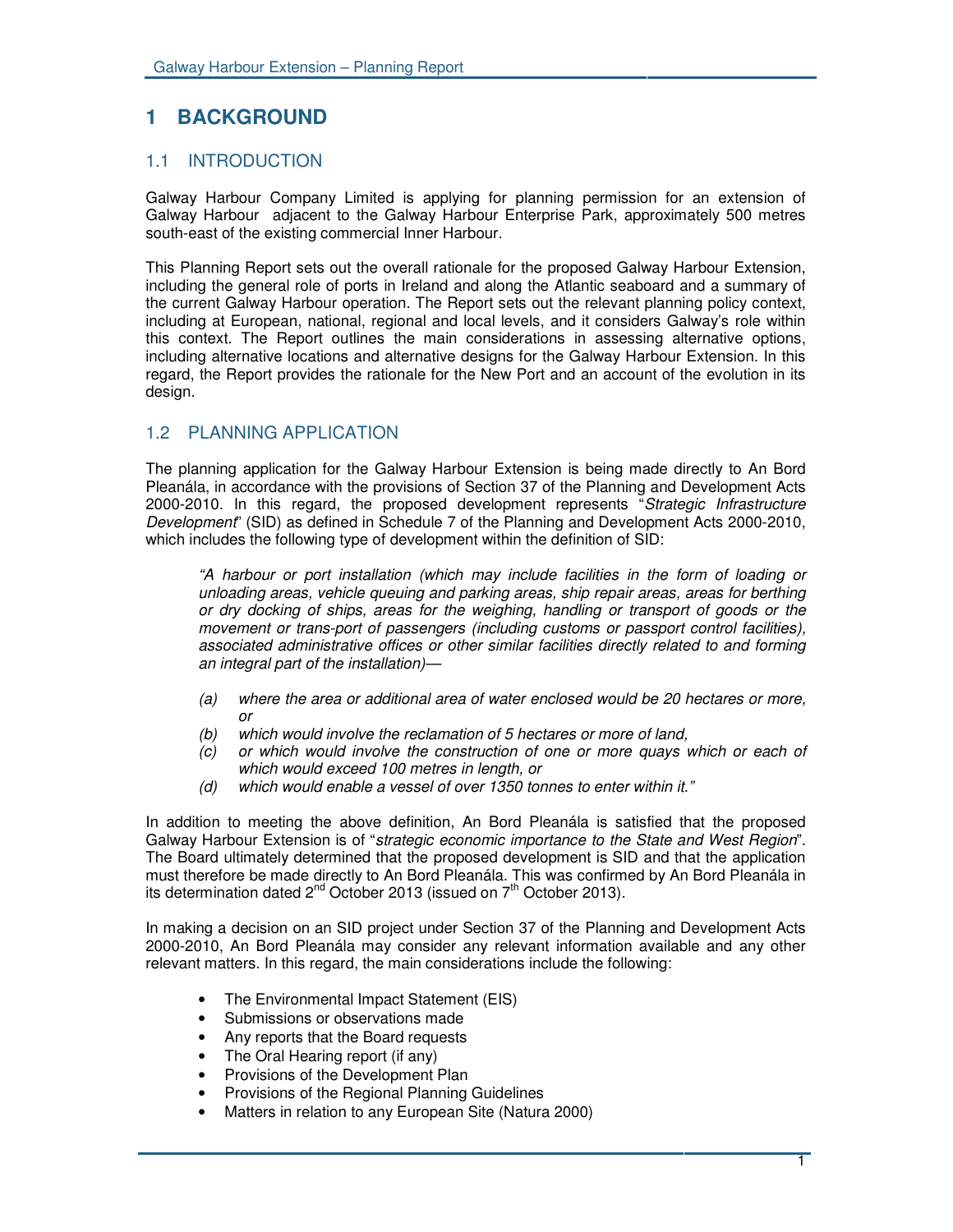- National policies and objectives
- The National Interest

The above demonstrates that, whilst the EIS is a key consideration in the decision-making process, there are a number of other matters that the Board can have regard to in determining the application.

The planning application is accompanied by an EIS and Natura Impact Statement (NIS) and it is not intended to unduly repeat information that is contained in the EIS or NIS in this Planning Report. Nevertheless, for the purposes of context and for ease of reference, this Report presents the planning context for the Galway Harbour Extension in a consolidated document and, in particular, sets out the rationale for the development, including its location, and shows how it accords with relevant planning policy objectives.

# **2 ROLE OF PORTS**

# 2.1 INTRODUCTION

Ports form an integral part of the logistical supply chain of goods throughout the globe. They are centres of import/export activity and perform a very important role in the economic and social well-being of countries, particularly island nations. It is important that the network of ports around the Irish coast is efficient, effective and adequate for the needs of the all-island economy.

Importers and exporters seek to minimise overall freight costs between origin and destination. This is an economic reality and is driven by the need to provide goods in the most economically competitive way. As shipping costs are generally cheaper than road freight costs, on a per unit basis, import/export companies will use the nearest port that offers the required services and facilities for their particular freight movements and needs. This may be considered as an example of the "proximity principle," whereby the use of facilities that are in locations close to the source of demand or production represents a more sustainable approach to the distribution of goods.

# 2.2 DISTRIBUTION OF PORTS IN IRELAND

There is a network of established ports around the coast of the Republic of Ireland and Northern Ireland that seeks to serve the all-island needs for the import and export of goods. This represents a national transport chain of port services and these are linked to all parts of the island though the road and rail network. It is important that the network of port facilities is efficient, effective and adequate for the needs of the all-island economy. This is recognised in many national policy documents, including the National Development Plan 2007-2013 and the Government's Ports Policy document. These note that Ireland's commercial seaports are vital transport arteries carrying 95% by volume of the island's external trade.

The principal customers of a port are, usually, the companies located in the hinterland of the port. This, however, is dependent on a number of important issues, including adequate facilities, access routes, journey times and frequent/reliable services that match the customer's requirements. Accordingly, a port's natural catchment area is its hinterland and therefore there is a need for a network of ports around the coast of Ireland.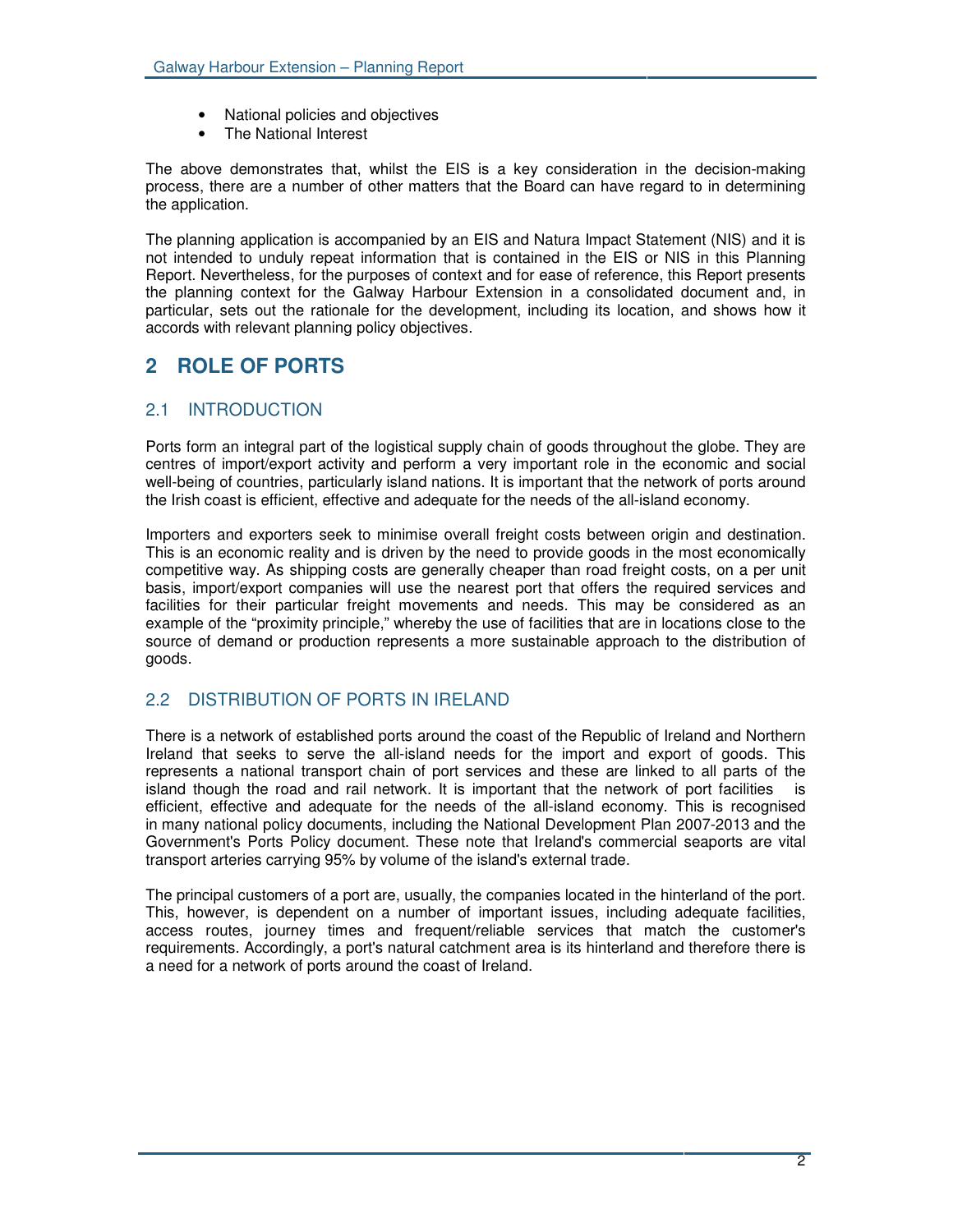Figure 2.2.1 (below) illustrates the network of main ports throughout the island and provides a notional representation of their hinterlands. This shows that the entire island relies on the network of established ports, rather than 1 or 2 individual ports. There is a concentration of ports along the eastern/south-eastern seaboard, with the entire Atlantic seaboard being serviced by the main ports at Shannon/Foynes and Galway, as well as Derry and Cork. In this context, the catchment area of the Galway port approximately equates to the West Region and extends northwards to Sligo, eastwards to the Shannon and southward into County Clare.



**Figure 2.2.1 - Map Illustrating the Distribution of Main Ports in Ireland**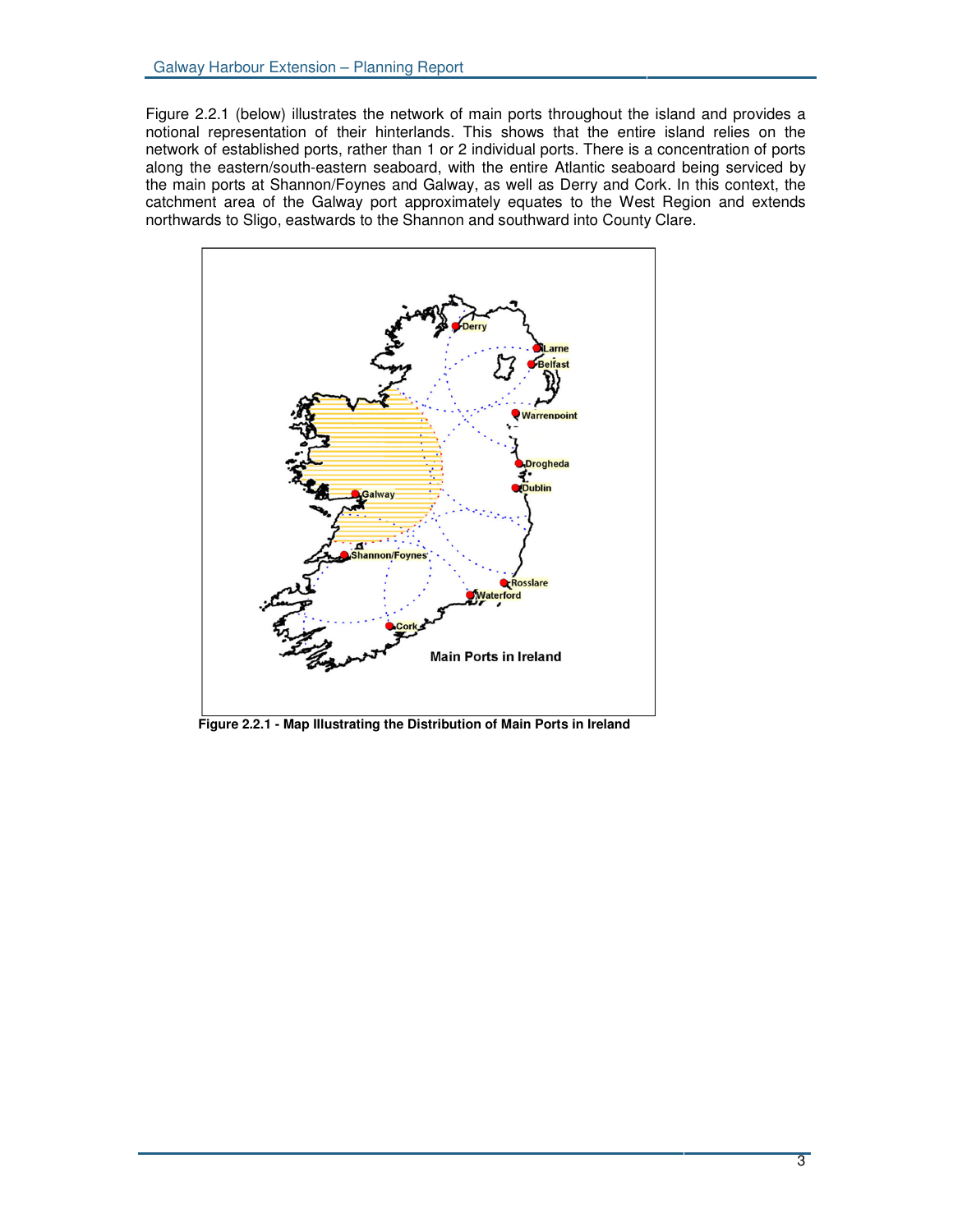# **3 STRATEGIC POLICY CONTEXT**

## 3.1 INTRODUCTION

The planning policy context for the Galway Harbour Extension is influenced by a number of policy documents and strategies at different levels, including at European Union level and at national and local levels. At EU level, there is an objective to achieve a modal shift in transport and freight movements from road to more sustainable modes, including by sea, and this is evidenced in the EU "Marco Polo Programme" and the White Paper "European Transport Policy for 2010: Time to Decide".

There are also policies and strategies at a national level that seek to promote sustainable modes of transport, including for freight, and a key document in this regard is "Smarter Travel – A Sustainable Alternative Transport policy 2009-2020". Whilst this deals mainly with the movement of people, it also acknowledges the opportunities for more sustainable forms of freight transport.

In addition to the above sustainable transport context, there are a number of important planning strategies and policy documents that are of particular relevance to the Galway Harbour Extension. A summary of the relevant policy context is set out below.

# 3.2 EUROPEAN POLICY CONTEXT

European transport policy has encouraged a modal shift from road freight transport to rail, inland waterway and, more recently, short sea shipping. In this regard, there have been a number of European programmes to encourage intermodal transport and, in particular, facilitate maritime transportation of goods within the European Union. Such programmes include the PACT and Marco Polo programmes and their replacements.

## *3.2.1 The' PACT' Programme*

The PACT Programme ((Pilot Action for Combined Transport) 1997-2001) sets out to increase the use of combined transport (transport operations where the main part of the journey is by rail, inland waterway or sea) by supporting market-driven innovative initiatives (pilot actions) in the combined transport services sector. The PACT programme, launched in 1992, was superseded by the "Marco Polo" intermodality programme in 2003. The key aims of the Marco Polo programme include the improved sustainability of transportation through a partial shift from road freight to other modes, including short sea shipping. This is of particular relevance to the Galway Harbour Extension where increased freight activities could reduce reliance on road freight across the island of Ireland.

#### *3.2.2 "European Transport Policy for 2010: Time to Decide"*

In the EU White Paper "*European transport policy for 2010: time to decide*" (2001), the European Commission proposed measures aimed at developing a European transport system capable of shifting the balance between modes of transport, revitalising the railways, promoting transport by sea and inland waterways and controlling the growth in air transport.

The primary objectives and associated problems with existing intermodality facilities and maritime transport and the proposals to improve these, as identified by the Commission, included the following (emphasis added to highlight particular relevance to Galway Harbour Extension):

*"- Objectives: To develop the infrastructure, simplify the regulatory framework by creating one-stop offices and integrate the social legislation in order to build veritable "motorways of the sea"*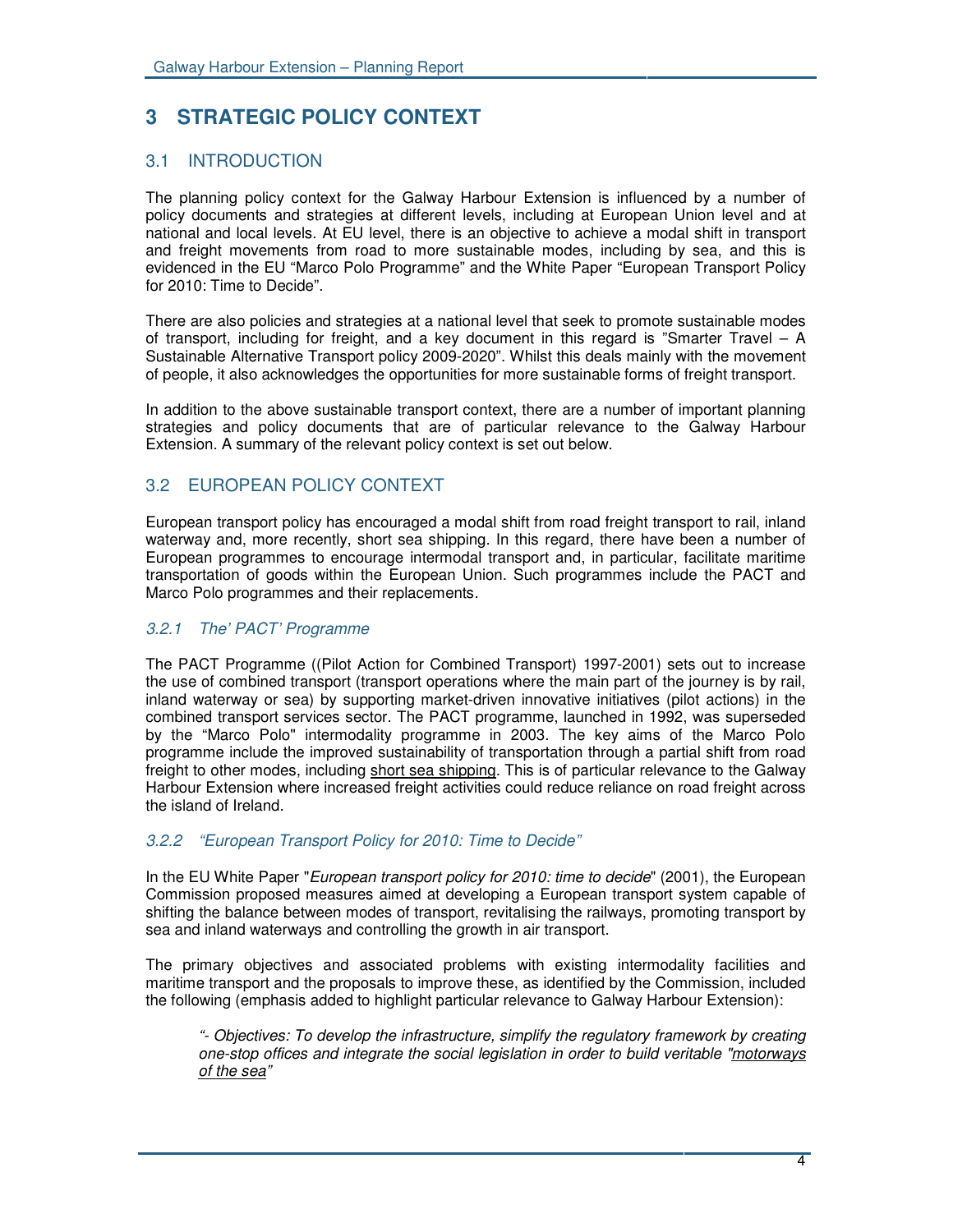*- Objectives: To shift the balance between modes of transport by means of a pro-active policy to promote intermodality and transport by rail, sea and inland waterway. In this connection, one of the major initiatives is the "Marco Polo" Community support programme to replace the current PACT (Pilot Action for Combined Transport) programme.*

*- Problems: Transport by sea and transport by inland waterway are a truly competitive alternative to transport by land. They are reliable, economical, clean and quiet. However, their capacity remains underused. Better use could be made of the inland waterways in particular. In this context, a number of infrastructure problems remain, such as bottlenecks, inappropriate gauges, bridge heights, operation of locks, lack of transhipment equipment, etc.*

*-Problems: The balance between modes of transport must cope with the fact that there is no close connection between sea, inland waterways and rail.*

*- Measures proposed: Transport by sea and transport by inland waterway are a key part of intermodality, they allow a way round bottlenecks between France and Spain in the Pyrenees or between Italy and the rest of Europe in the Alps, as well as between France and the United Kingdom and, looking ahead, between Germany and Poland."*

*- Measures proposed: The "Marco Polo" intermodality programme is open to all appropriate proposals to shift freight from road to other more environmentally friendly modes. The aim is to turn intermodality into a competitive, economically viable reality, particularly by promoting motorways of the sea.*"

#### *3.2.3 Trans-European Transport Network*

Transport infrastructure is of fundamental importance for the smooth operation of the EU internal market, the movement of people and goods and for the economic & social cohesion of the European Union. Most of the existing transport infrastructure has been developed by national states under national policy provisions. However, in recognition of the importance of an efficient and integrated transport system, the EU established the "trans-European transport network" (TEN-T). This is a key element in the Lisbon Strategy for competitiveness and employment and is also key to the attainment of the objectives of the Europe 2020 Strategy. In this regard, the EU recognises the need to build the missing transport links and remove any bottlenecks, as well as ensuring the future sustainability of transport networks by addressing energy efficiency and climate change challenges. This supports the promotion of a network of modern ports to support maritime freight operations, which are more fuel efficient and sustainable.

#### *3.2.4 Borders Midlands & West Region – Operational Programme 2007-2013*

The BMW Regional Operational Programme 2007-2013 has a planned investment of €458m of which €229m is provided by the EU Structural Funds under the Regional Competitiveness and Employment objective. One of the conditions of the Region's designation as an Objective 2 'phasing in' region is that 79% of the EU contribution has been committed over the first three years of the programme.

The objective of the Operational Programme is *"to facilitate innovation, ensure sustainable development, improve accessibility and develop the urban fabric within the region, in order to enhance overall productivity and competitiveness."* The development strategy to achieve the above is objective includes a focus on *"Urban Development and Secondary Transport Networks".* The Galway Harbour Extension clearly accords with the objectives to ensure competitiveness, improve accessibility and achieve sustainable development.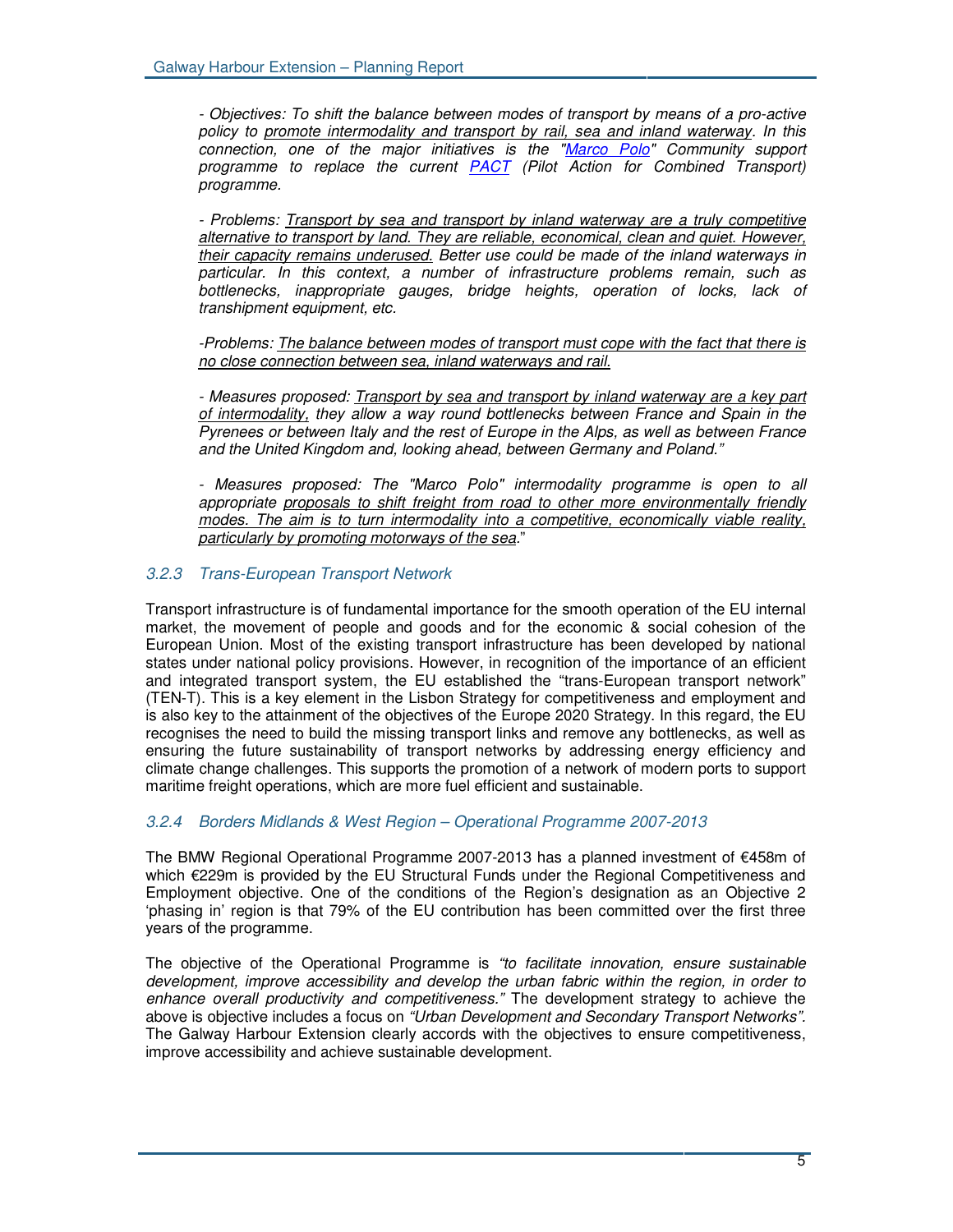## 3.3 NATIONAL POLICY

#### *3.3.1 National Spatial Strategy 2002-2020*

The National Spatial Strategy (NSS), which was published by the Government in October 2002, is a 20 year planning framework designed to deliver more balanced social, economic, and physical development between Regions in the overall National interest. It is designed to inform strategic investment, transport and other infrastructure decisions. The Government has committed itself to ensuring that its own policies will be implemented in a manner that is consistent with the NSS. Under the provisions of the NSS, Galway's strategic location in the West Region is reflected in its designation as a "Gateway", which is defined as *"a city having a strategic location nationally and relative to their surrounding areas and providing national scale social, economic infrastructure and support services".*

A core objective of the NSS is to strengthen the critical mass of the designated Gateways. It states a number of key characteristics of Gateways, including:

- large clusters of national/ international scale enterprises, including those involved in advanced sectors.
- focal point in transportation and communications terms: i.e. on national road and rail networks; within 1 hour of an airport; adequate, reliable, cost effective and efficient access to port facilities; and effective competitive broadband access.

The Strategy notes that strengthening the critical mass of the existing Gateways of Cork, Limerick/Shannon, Galway and Waterford, strategically located in different parts of the country, to complement Dublin's successful national spatial role, offers the most immediate prospects of establishing more balanced patterns of development over the next few years. They have considerable potential for further development and expansion to achieve more balanced regional development and will allow substantial new investment to be generated in and attracted to the regions complementing the successful national spatial role of Dublin.

Building on the dynamic role of the Galway Gateway and expanding its influence in promoting economic activity is at the heart of extending balanced regional development to the West Region (Counties Galway, Mayo and Roscommon). The support of the additional potential of Castlebar and Ballina in County Mayo and Tuam in County Galway as hub towns will also be crucial. Galway, with its population catchment, quality of life attractions, transport connections and capacity to innovate with the support of its third level institutions, will continue to play the critical role that is essential in activating the potential of the West Region.

In confirming its decision that the proposed development satisfied the necessary SID criteria, the An Bord Pleanála Inspector considered the policies and objectives in the NSS. The Inspector found that "*the proposed development would contribute substantially to the fulfilment of objectives in the National Spatial Strategy for the Gateway of Galway and the objectives for the redevelopment and expansion of Galway Harbour in the Regional Planning Guidelines for West Region 2010-2022*." In reaching this conclusion, the Inspector noted the Galway Gateway designation, the importance of the harbour to Galway and the West Region, the constraints inherent in the existing harbour, the importance of expansion/relocation to the harbour's future and the redevelopment opportunities that would arise in the inner harbour area. The Inspector stated that the proposed Galway Harbour Extension would be of *"strategic economic importance to the State and West Region….substantially contributing to the fulfilment of objectives contained within the National Spatial Strategy and the Regional Planning Guidelines for West Region 2010- 2022."*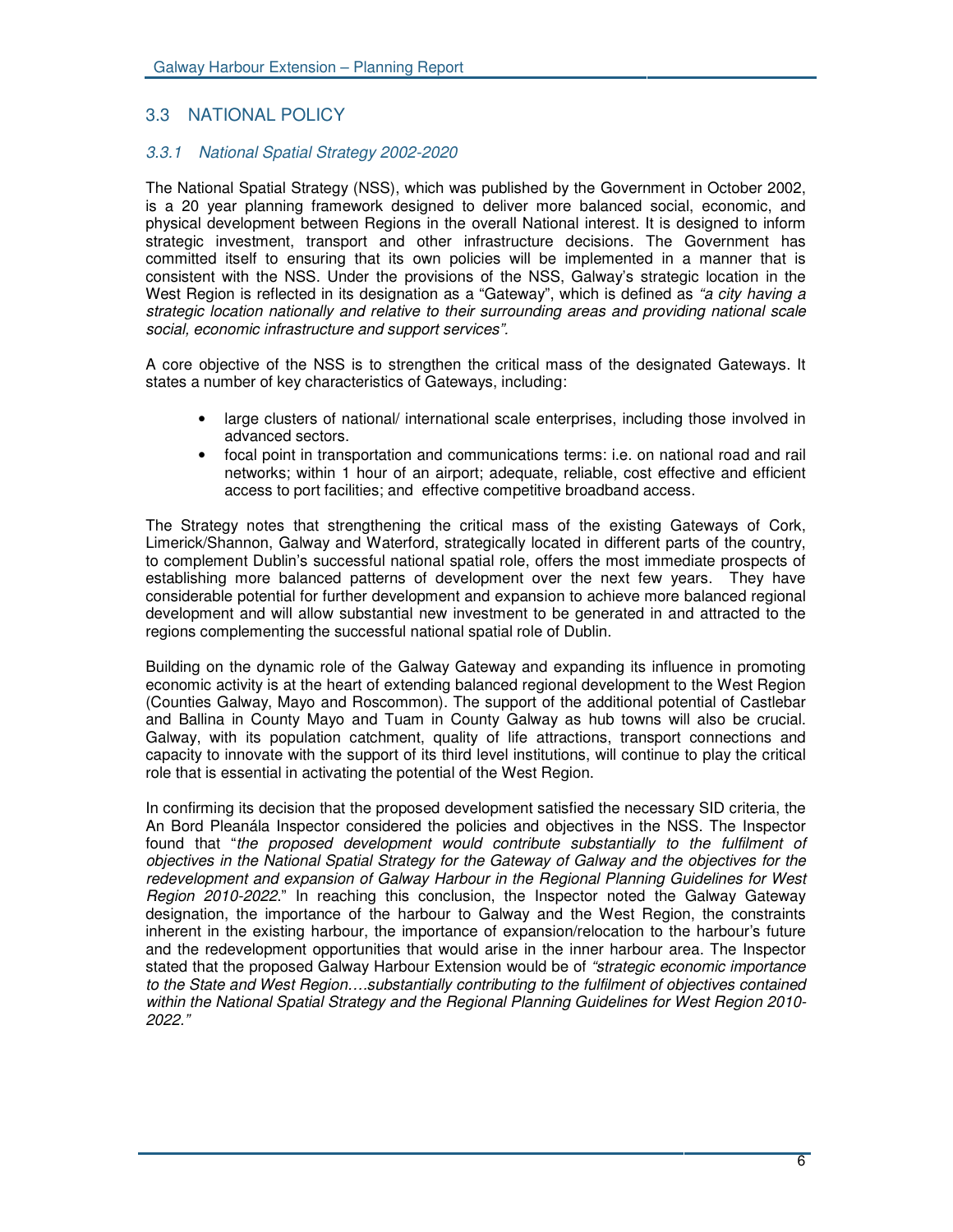

**Figure 3.3.1 - Extract from NSS – Map Illustrating the Galway Gateway**

#### *3.3.2 National Development Plan 2007-2013*

The aim of the National Development Plan 2007-2013 (NDP) is to ensure Ireland's continued competitiveness in a global market and to ensure balanced development within the regions. The NDP states that "*balanced regional development means supporting the economic and social development of all regions in their effort to achieve their full potential. This Plan aims to promote the development of all regions in Ireland in line with the National Spatial Strategy (NSS) and within a coordinated, coherent and mutually beneficial framework which builds on regional strengths and addresses regional weaknesses. The promotion of regional development will aim to ensure that each NSS Gateway region maximises its potential for economic and social development; that a better balance is achieved in the economic and social development of the regions; and that there is enhanced co-ordination in the development of the Gateways and their regions and between planning and investment at local, regional and national levels*". The NDP acknowledges that investment in the commercial ports will play a key role in promoting internal and external accessibility.

Chapter 3 of the NDP (Strategy for Individual Gateways) states that *"Galway is the principal economic and population centre in the West Region… Galway has performed very strongly throughout the 1980's and 1990's. Its population grew by 17% between 1996 and 2002, the highest of any gateway other than Letterkenny. Galway City and County grew by a further 10.5% to 231,035 in 2006*." It further identifies a number of key development and investment priorities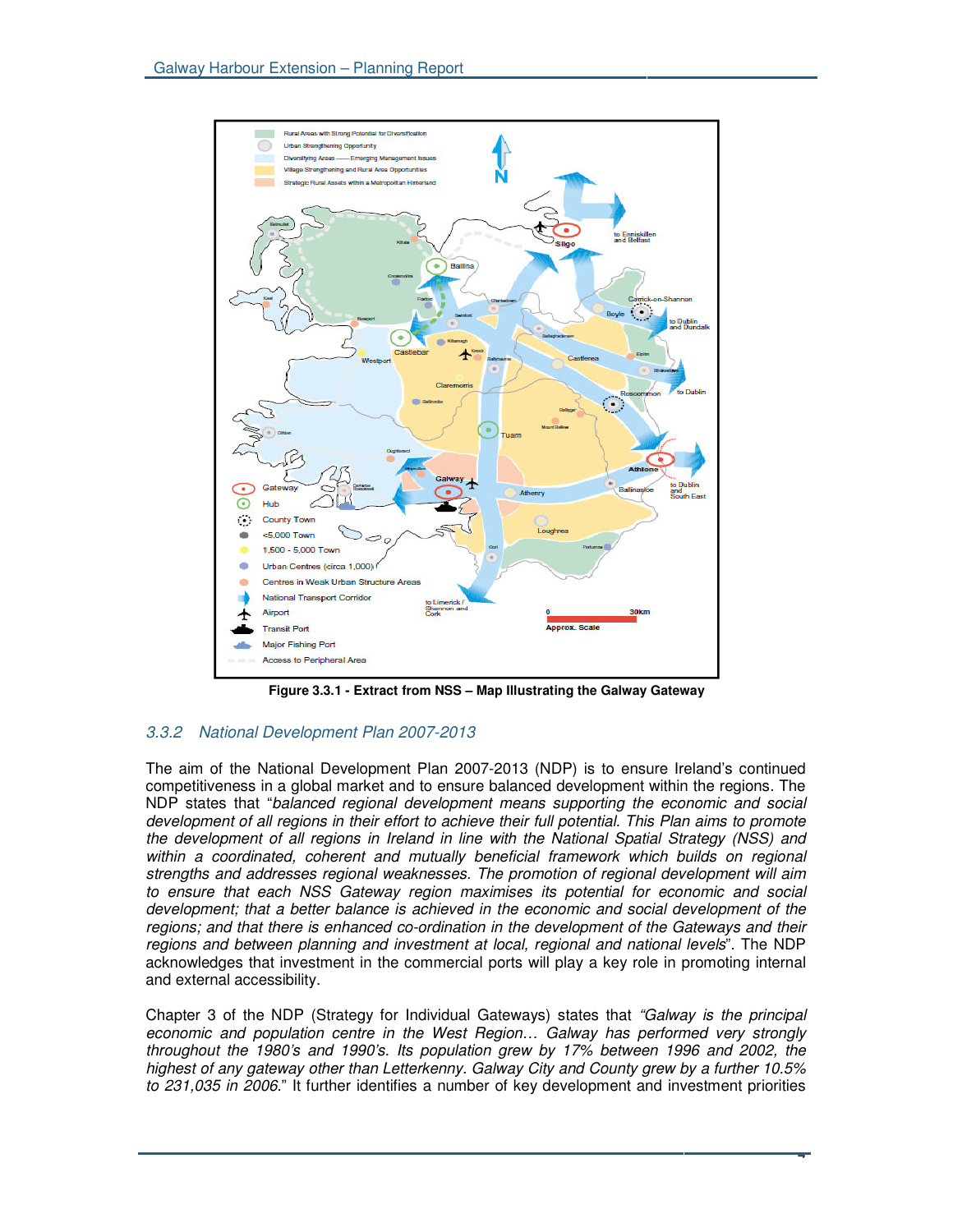over the period of the Plan, including "*Regeneration of docks area of Galway city".* The Galway Harbour Extension will facilitate the regeneration of the inner city docks.

#### *3.3.3 Smarter Travel - A Sustainable Alternative Transport Policy 2009 – 2020*

Current national transport policy is contained in the Government's Policy Document: "*Smarter Travel - A Sustainable Alternative Transport Policy 2009 – 2020*." Whilst this Policy Documents deals with all transport demands, particularly the movement of people, it also acknowledges the impact of the transport of goods into and within the nation. It states that "*95% of all goods are moved by road and over 30% of transport greenhouse gas emissions are from the freight sector*". In its key actions, the Document includes the following for freight transport:

*"Ensure that the Department of Transport deals with freight policy issues in a more integrated manner and prepares a specific strategy for the freight sector. We will set a target aimed at reducing the environmental impact of freight while at the same time improving efficiency in the movement of goods and promoting economic competitiveness.*

*Organise a forum to bring all interested parties together, including industrial development agencies and industry representative bodies, to explore in greater depth the issues relating to the movement of goods, including:*

• *The realistic potential for rail freight;*

• *Priority freight routes allowing access to vehicles with greater load factors and capacity;*

• *Developing key logistics centres to transfer goods to more sustainable forms of transport for final delivery in urban areas;*

• *Scheduling of deliveries from the ports and in urban areas to avoid peak use of networks as far as possible;*

• *The incentives and disincentives needed to move to more fuel-efficient vehicles;*

*The need to have more rigorous testing of goods vehicles to reduce emissions;*

*The potential of Intelligent Transport Systems and Services to improve efficiency."*

The Policy Document makes particular reference to the importance of ports to the national interest. In this regard, the Document includes a commitment to review the Ports Policy Statement 2005 (see below) in order to seek to maximise the efficiency of freight transport.

#### *3.3.4 National Ports Policy 2013*

The Government published a new National Ports Policy in 2013 to replace the previous policy statement published in 2005. The core objective of National Ports Policy (NPP) is to facilitate a competitive and effective market for maritime transport services. It acknowledges that the longterm international trend in ports and shipping is towards optimising of efficiencies of scale, with larger vessels, greater depths of water required in ports and enhanced landside transport connections.

The NPP acknowledges that ports in Ireland differ in size and current capability and it introduces a categorisation of them into ports of National Significance (Tiers 1 & 2) and Ports of Regional Significance. In this regard, the Ports of National Significance are Dublin, Cork, Shannon/Foynes, Waterford & Rosslare. Galway port is included within a group of 14 no. Ports of Regional Significance. The Policy states that the Regional Ports *"handle commercial traffic and function as important facilitators of trade for their regional and local hinterland."* It further notes that 5 no. of the Regional Ports are in state control, including Galway Harbour.

The NPP is a key consideration in the planning assessment of the Galway Harbour Extension. In terms of Regional Ports, the NPP identifies important but different *"roles for the 5 state owned ports of regional significance." It r*ecognises the importance of these ports in serving their hinterlands and in supporting balanced regional development. It further notes that these ports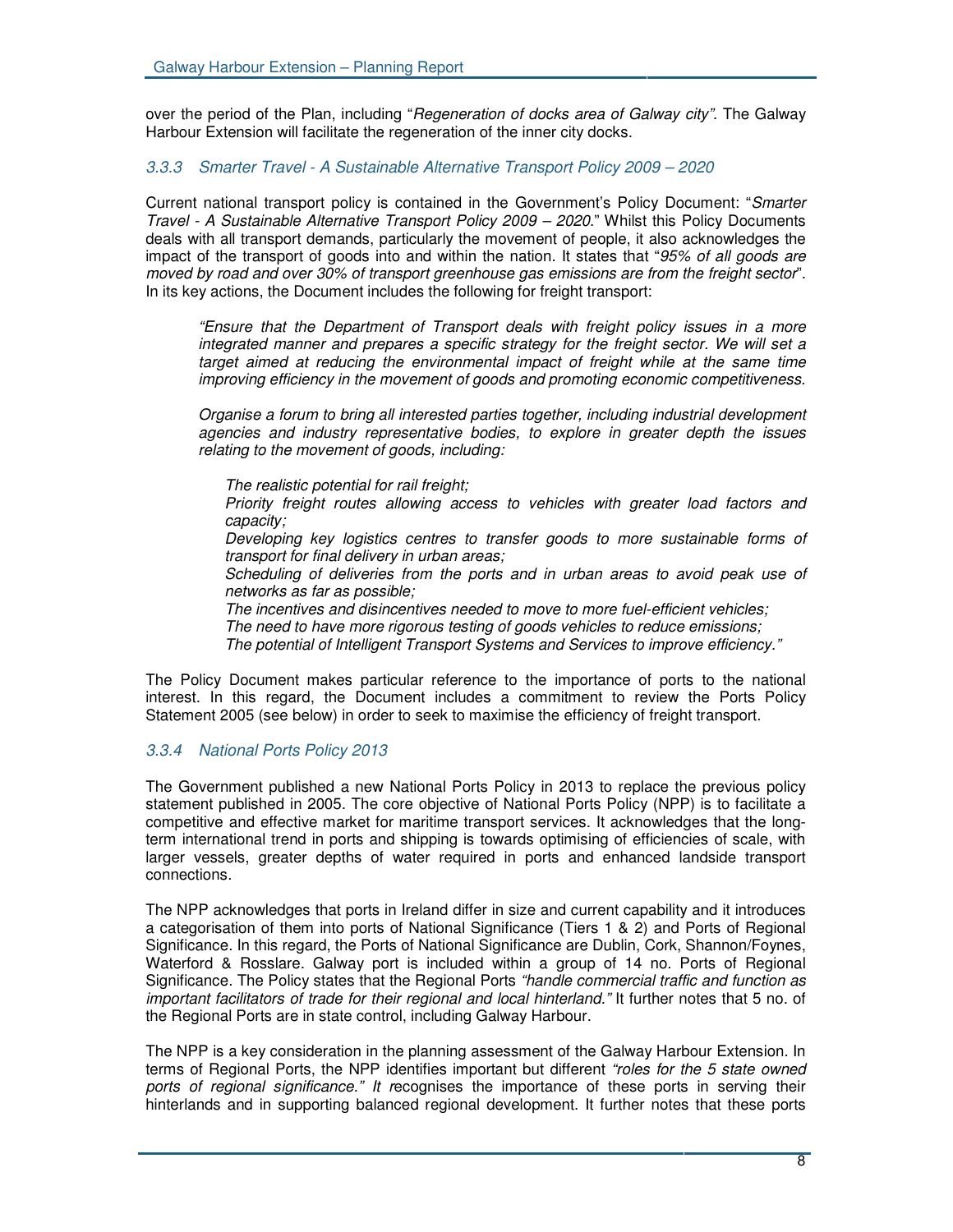could play a more significant role in supporting national economic development in certain specialised trades (eg oil/petroleum import & storage/off-shore energy servicing) and maritime tourism. The NPP also supports the development of the cruise tourism sector.

Galway Harbour is identified as an "*important strategic regional hub for petroleum importation, storage and distribution*" (Section 2.7.3). The NPP also identifies Galway Harbour as having important potential in terms of servicing the ocean energy sector by endorsing the findings of the IMDO Report (Section 4.2). It further identifies the benefits of reintegration and rejuvenation between port and city using Volvo Ocean Race as a demonstration of success in this regard (Section 4.5).

The NPP notes that its close proximity to Galway city centre limits the potential to handle additional trade at the existing harbour. However, it acknowledges that the inner harbour is "*an immensely attractive location for the development of marine tourism and leisure facilities, in particular a marina, as well as for urban redevelopment*". It confirms that the NPP endorses the development proposals in respect of the inner harbour, as referred to in the *Regional Planning Guidelines for the West Region 2010–2022* and the *Galway City Development Plan 2011–2017*, for marine tourism and leisure facilities as well as for urban redevelopment and regeneration. It further confirms the Government's support of development of cruise tourist traffic at Galway harbour, specifically noting Galway Harbour Company's efforts to develop this business. The NPP also acknowledges that the Department of Transport, Tourism and Sport and other relevant agencies are currently giving detailed consideration to the plans to relocate commercial port activities on adjacent lands, as part of the Galway Harbour Extension project.

Further to the above, in confirming its decision that the proposed Galway Harbour Extension satisfied the necessary SID criteria, An Bord Pleanála acknowledged the economic significance of the further development of Galway Port to the economy of Galway, its hinterland and the West Region.

#### *3.3.5 Forfas –Overview of Main Infrastructure Issues for Enterprise (2012)*

Forfas, in its May 2012 document, *Overview of the Main Infrastructure Issues for Enterprise*, notes that good international air and sea access, coupled with effective internal connectivity, is a key factor in mitigating the impact of Ireland's peripheral location. An efficient and integrated national transport system, with adequate capacity and with levels of service comparable to other countries with which we compete for investment and trade, plays an essential role in achieving this. In relation to air and sea ports, it states that:

*"The key issue for enterprise is ensuring that we have good international access by air and sea in terms of locations served, frequency and costs: Clarity on the ownership and governance of our air and sea ports is important to enable the parties involved invest in a timely manner to ensure the current and future needs of enterprise are met (e.g. development of deeper water facilities)."*

The document states that "*both importers and exporters will require increasingly sophisticated, high quality and cost competitive sea freight services to get their products to market efficiently."* A key policy priority for enterprise, according to the Forfas document, is the need for deeper water facilities at Irish ports to accommodate the international trend toward larger shipping vessels and to ensure that Irish importers and exporters continue to have access to a wide range and frequency of port services at competitive prices. The following are a number of the policy priorities for enterprise identified by Forfas (emphasis added to highlight particular relevance to the Galway Harbour Extension):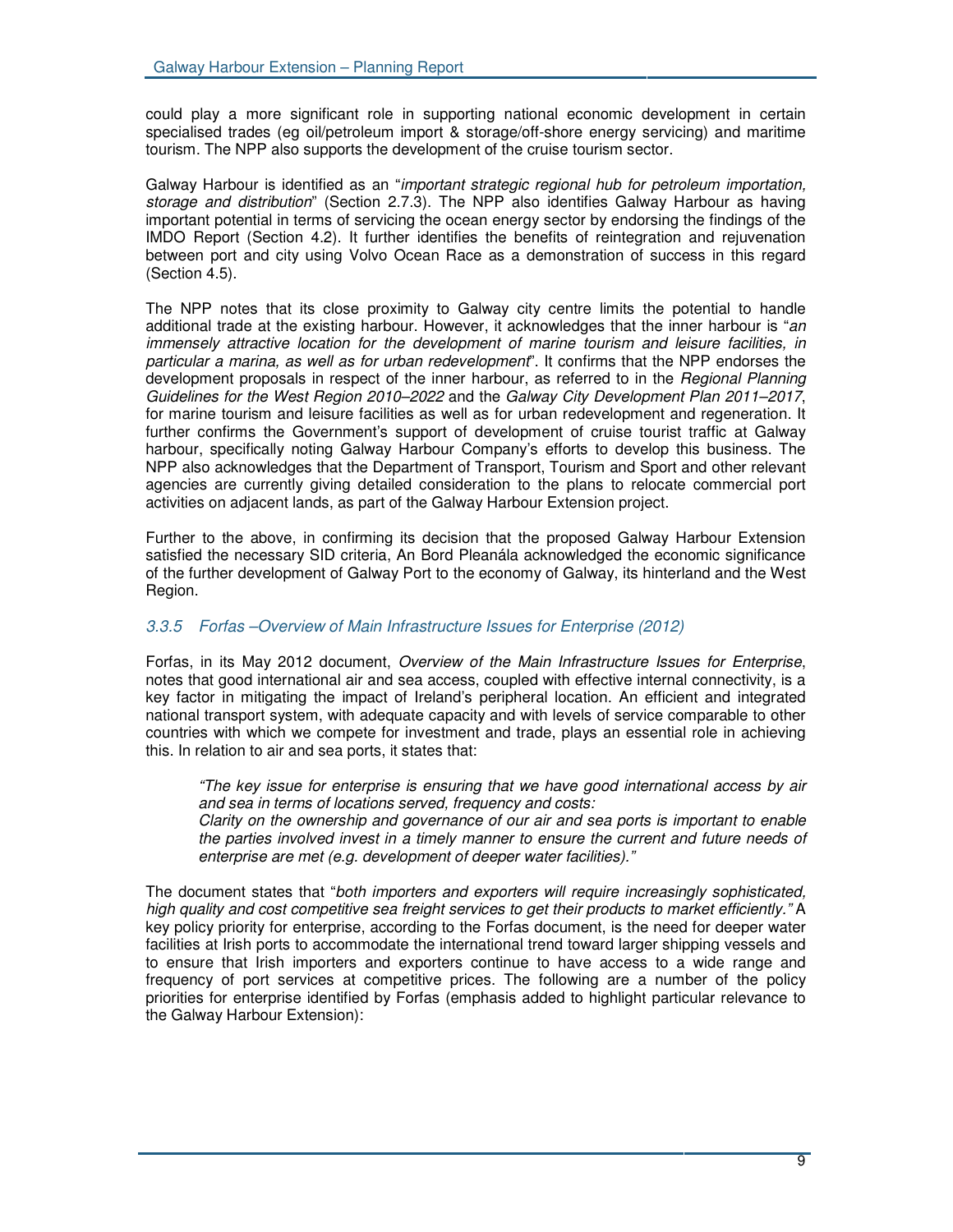- "*While air and sea access infrastructure is generally not funded directly from public capital expenditure budgets, public policy has a key role to play in ensuring that the private sector (i.e. commercial semi-states and others) invests in a timely manner to ensure the current and future needs of enterprise are met. Periodic reviews of future needs are required to ensure that we continue to have good sea and air access in the long term.*
- *In the long term, we need to develop deeper water facilities at Irish ports to accommodate the international trend toward larger shipping vessels and ensure that Irish importers and exporters continue to have access to a wide range and frequency of port services at competitive prices."*

#### *3.3.6 Forfas – Assessment of Port Services Issues for Enterprise (2009)*

The Forfas document "Assessment of Port Services *Issues for Enterprise" (2009)*, notes that port services are critically important for enterprise in getting product to market. The Forfas study assessed a number of ports related efficiency and operational issues, including the comparative performance for freight services of the Irish ports, the adequacy of internal road and rail access and the changing enterprise needs for port services.

The key findings of the study included that land access to some ports raises issues for enterprise, in getting their goods to market, "*particularly the congestion in the Greater Dublin Area and the poor access from the west to ports outside of Dublin*." It notes that the refusal of permission for new port facilities at Ringaskiddy due to absence of rail infrastructure "*highlights the need for an integrated approach to transport policy across all modes (road, rail, seaports and airports)."*

The study also noted that "*rising fuel costs are likely to lead to larger ships in the medium term....this will require deeper water facilities at Irish ports to handle the larger vessels.*" This links to the findings of the Forfas "*Overview of the Main Infrastructure Issues for Enterprise"* (see above), which also notes the need to develop deeper water facilities at Irish ports. The Galway Harbour Extension will achieve this objective.

#### 3.4 EUROPEAN AND NATIONAL PLANNING POLICY CONCLUSION

The proposed development of a Galway Harbour Extension is in line with the relevant European and national planning, sustainable transport and regional development policies and objectives. EU objectives to promote maritime transport, including short sea shipping, as a sustainable alternative to road and air freight and to improve intermodality fully support the proposed Galway Harbour Extension.

In addition, in confirming the SID status for the Galway Harbour Extension, An Bord Pleanála has determined that the Galway Harbour Extension satisfies all relevant national policies and objectives and, in particular, "*the proposed development would contribute substantially to the fulfilment of objectives in the National Spatial Strategy for the Gateway of Galway and the objectives for the redevelopment and expansion of Galway Harbour in the Regional Planning Guidelines for West Region 2010-2022*."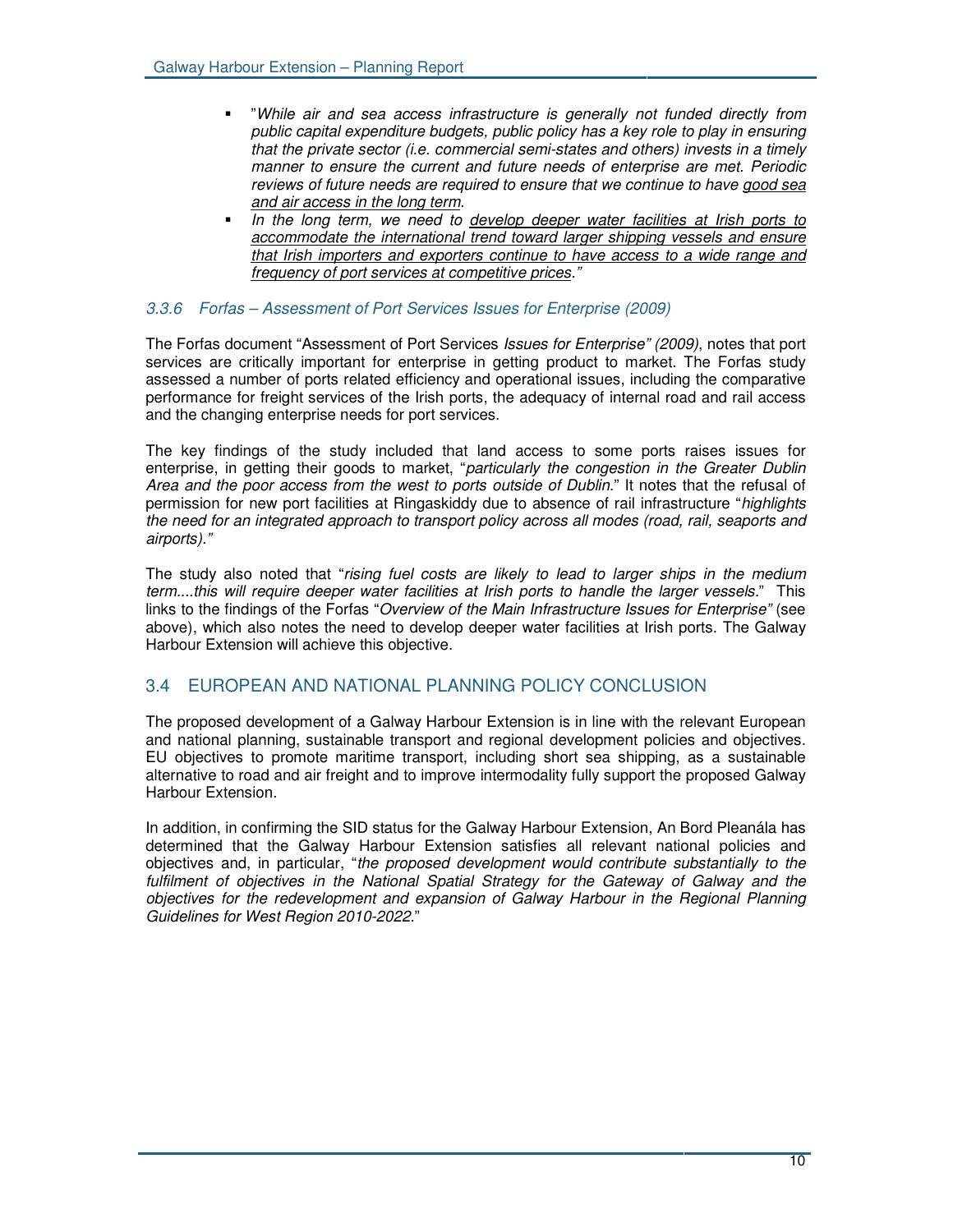# **4 REGIONAL & LOCAL PLANNING POLICY CONTEXT**

## 4.1 REGIONAL PLANNING GUIDELINES FOR THE WEST 2010-2022

The Regional Planning Guidelines (RPGs) for the West Region 2010 – 2022 provide a framework for long-term strategic development in the West Region, which comprises the administrative areas of Galway County Council, Galway City Council, Mayo County Council and Roscommon County Council. The RPGs aim to ensure the successful implementation of the National Spatial Strategy and a key aspect of the RPGs is to maintain a balance between protecting and enhancing the environment and sustainable economic development of the West Region.

RPGs have become much more influential within the planning policy hierarchy following the enactment of the Planning and Development Act 2010, which requires all relevant Development Plans to be compliant with the RPGs. The West Regional Authority adopted the current RPGs in October 2010. The key policies of the RPGs include the following:

"*Support a framework which incorporates a network of growth nodes creating an Atlantic Development Corridor which will enhance economic, social and environmental opportunities and will enable the western seaboard to compete successfully with other economic corridors, thus benefiting the people of the whole region."*

The RPGs set out the aims for the West Region through the formulation of strategic policies. The RPGs make specific reference to harbours and ports and acknowledge that:

*"Galway Sea Port is of strategic importance to the West Region....The plans for the relocation and extension of Galway Harbour area which includes deepwater port facilities has the potential to contribute to both tourism and enterprise in the local economy and is considered critical for growth in the region. Ports and Harbours contribute to the economic development and are important transportation links to facilitate the growth and connectivity of the Region. Adequate infrastructure must be in place to facilitate the sustainable development of the aqua-culture industry, marine tourism industry and to facilitate water based leisure activities/sports in the West Region."* [emphasis added] *."*

Objective IO21 of the RPGs states the following:

*"Support the sustainable redevelopment and expansion of Galway Harbour which is critical for the continued important role in the growth of the West Region. Galway Harbour is also supported in its role to serve and promote water-based tourism. Facilities/ infrastructure could include a secure berthing area for the marine leisure industry. All proposals will be subject to assessment on environmental sustainability, including impacts on the Natura 2000 network through Habitats Directive Assessment, visual, travel and transport impacts.*

*Any proposals should support enhanced integration with the rail and road network."*

The requirements of Objective IO21 in relation to environmental assessment are addressed in the EIS and NIS that accompany this SID application. In confirming its decision that the proposed development satisfied the necessary SID criteria, the An Bord Pleanála Inspector considered the Regional Planning Guidelines and stated the following:

*"I would draw the Board's attention to the clearly stated objectives and policies that are outlined, in respect of the relocation of Galway Port to a new location with deepwater access, both in the City Development Plan and in the Regional Planning Guidelines.....in particular there is a specific objective in the RPG, Objective IO21, which refers to support for the "sustainable redevelopment*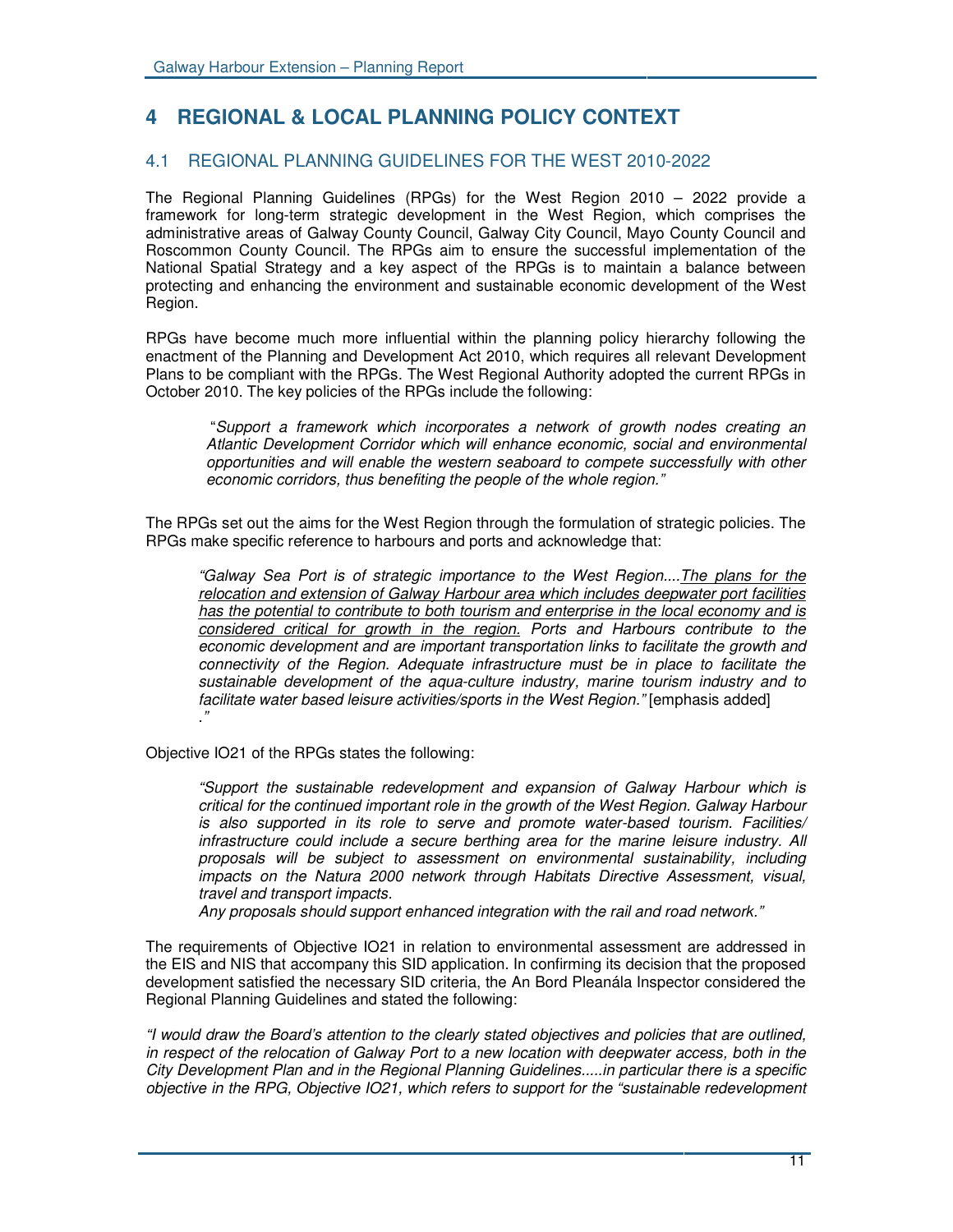*and expansion of Galway Harbour which is critical for the continued important role on growth of the West Region"."*

### 4.2 GALWAY CITY DEVELOPMENT PLAN 2011-2017

The Galway City Development Plan 2011-2017 was adopted by Galway City Council in January 2011 and took effect in February 2011. The Plan sets out the City Council's development strategy for the period up to 2017 and acknowledges Galway City's special status as a Gateway for the West Region and its important role in the regional economy. The Strategic Goals of the Development Plan include the following:

- *Promote balanced and sustainable economic development that will enable Galway City to fulfil its role as a National Gateway and a Regional Centre, providing sufficient employment opportunities and appropriate services.*
- *Use the role of the Gateway to harness the strengths and maximise the economic development of the region.*
- *Provide for a built and natural environment that is of high quality and that contributes to providing a good quality of life for residents and visitors and affords sustainable transportation opportunities.*
- *Promote the reduction of greenhouse gas emissions through proactive measures in line with EU commitments to tackle climate change.*

One of the key aims of the Development Plan is as follows:

*"to facilitate and promote the balanced and sustainable economic development of the city as a National Gateway and provide for a diverse range of employment needs in order to maximise employment opportunities and provide for a high level of service provision and drive national and regional competitiveness."*

The Development Plan acknowledges that Galway Harbour is an important transport facility and confirms Council support for proposals for the development of new and extended harbour facilities and supporting infrastructure. It further acknowledges the need to relocate harbour activities to a modern port and the potential to redevelop the existing inner harbour area. Indeed, the Plan's Development Strategy states:

*"The development strategy is to capitalise on the brownfield site opportunities offered by both Ceannt Station and Galway Harbour. These areas, owing to their proximity to the city centre, their combined scale and attractive location on Galway Bay, offer great potential for a sustainable mixed use quarter. They offer a sequential solution to the expansion of the city centre, linked with a transportation hub, reinforcing the prime role of the city centre in both Galway City and the Gateway region. Expanding the city in this direction does not only respond to floorspace demand it also enhances the image of the city physically, the tourism function and allows for an expansion to a scale commensurate with it's designated role under the NSS. The planning of both sites will be encompassed in framework plans/masterplans which will complement and have regard to the interdependence of the sites."*

The Development Plan further states that:

*"the need to modernise Galway Harbour facilities will require the docks'functions to be relocated to an alternative site. Galway Harbour Company currently has plans for such a development to the east of the existing Inner Harbour which will free up the existing site for re-development. This represents a welcome challenge to re-establish links with the sea and open up new opportunities for a range of uses including water-related leisure uses."*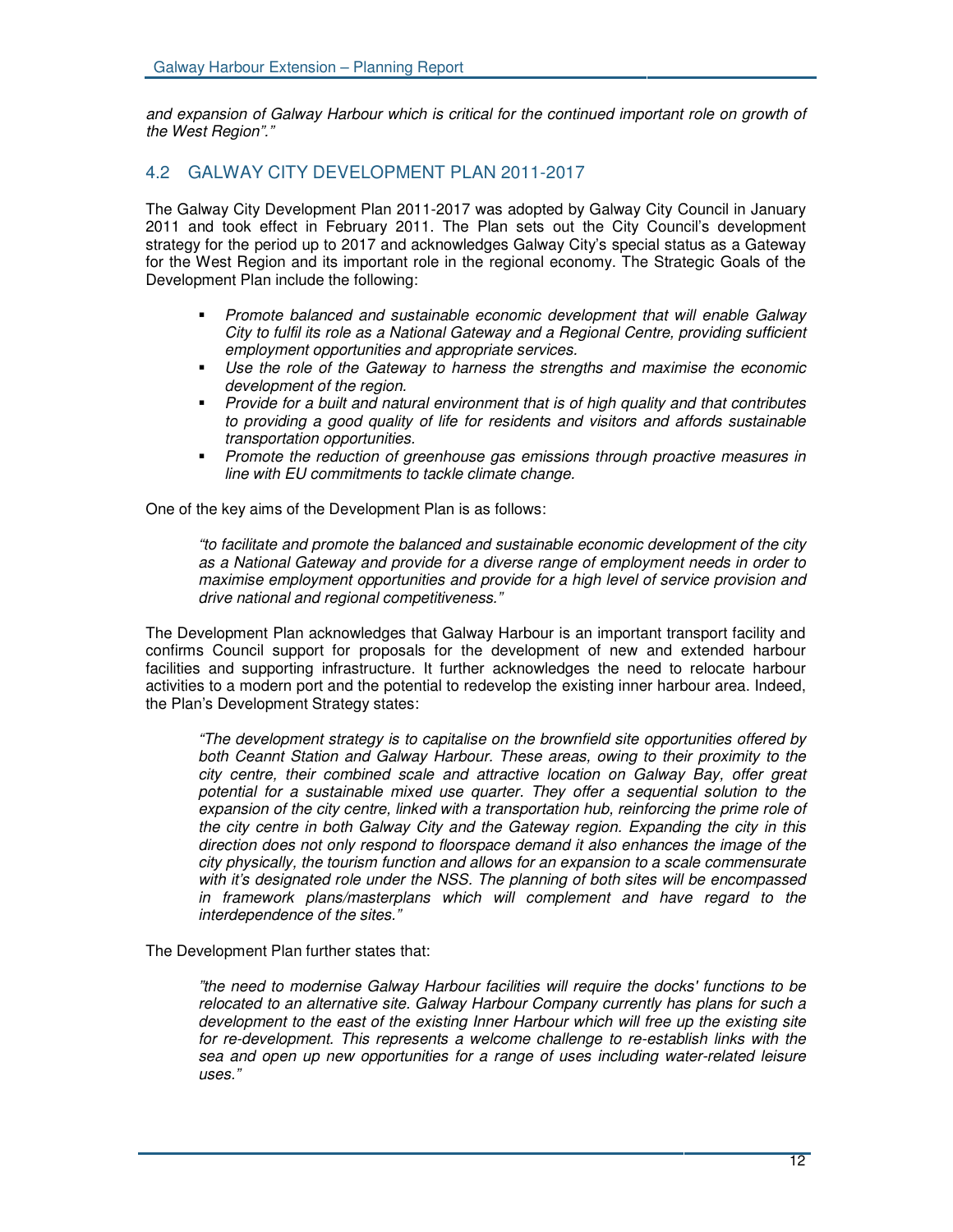The Plan includes policies and objectives that generally or specifically support the further development of Galway Harbour, including the following:

*"Promote and facilitate sustainable employment creation and opportunities in the city by ensuring the availability of an adequate supply of serviced land at appropriate locations for industrial development."*

*"Support further sustainable development of Galway Harbour subject to environmental, visual, economic viability and transportation considerations."*

*"Promote further sustainable development of the Harbour Enterprise Park and related harbour activities subject to acceptability from the appropriate authorities."*

*"Facilitate and encourage sustainable tourism development, which is based on and reflects the city's distinctive history, culture and environment."*

*"Support the development of cruise line tourism acknowledging the significant contribution and diversity it could add to the local and regional tourist economy."*

There are other references to the proposed new harbour in the Development Plan, including the following statements:

*"A re-development of the Galway Port facilities is proposed. This would include for the relocation of the port to a deepwater location and development of the existing facilities as a marina. This would increase the potential to improve linkage for both passengers and freight into the city. The integrated transportation study scheduled by the GTU [Galway Transportation Unit] will look at the strategic implications and opportunities this would afford the city and explore the tie in with both the rail and road network*

*The plans for the re-location and extension of the Harbour area which include for deepwater port facilities has potential to contribute to both tourism and enterprise in the local economy. It is acknowledged that such a development could have strategic importance for the city and is supported subject to assessment on economic viability, environmental, visual and transport*

*The Harbour Enterprise Park currently supports a number of industries, some of a 'heavy industrial nature' and some with direct links to the harbour facilities. The Council will continue to support these developments particularly in the context of the expansion plans envisaged by the Galway Harbour Board where they do not have an adverse impact on the integrity of the Natura 2000 sites."*

All the above demonstrate that the City Development Plan's overall strategy and detailed policies and objectives fully support the proposed development of a Galway Harbour Extension and that the proposal is, therefore, fully integrated with the City Council's Development Strategy and the Development Plan's Core Strategy. It should also be noted that the requirement of the City Development plan in relation to sustainable development and Appropriate Assessment are addressed in the EIS and NIS that accompany this SID application. It should be further noted that, in confirming its decision that the proposed development satisfied the necessary SID criteria, the An Bord Pleanála Inspector acknowledged that Galway Harbour Extension was in accordance with the objectives set out in the City Development Plan.

In addition to the above, the City Development Plan also sets out the land use zoning objectives and other specific objectives for all areas of the city. The Plan provides for an "industrial" land use zoning objective for the existing harbour lands at the Harbour Enterprise Park. The objective for this zoning is to "*provide for enterprise, industry and related uses*." The Galway Harbour Extension, insofar as it comprises zoned land, is in accordance with this zoning objective.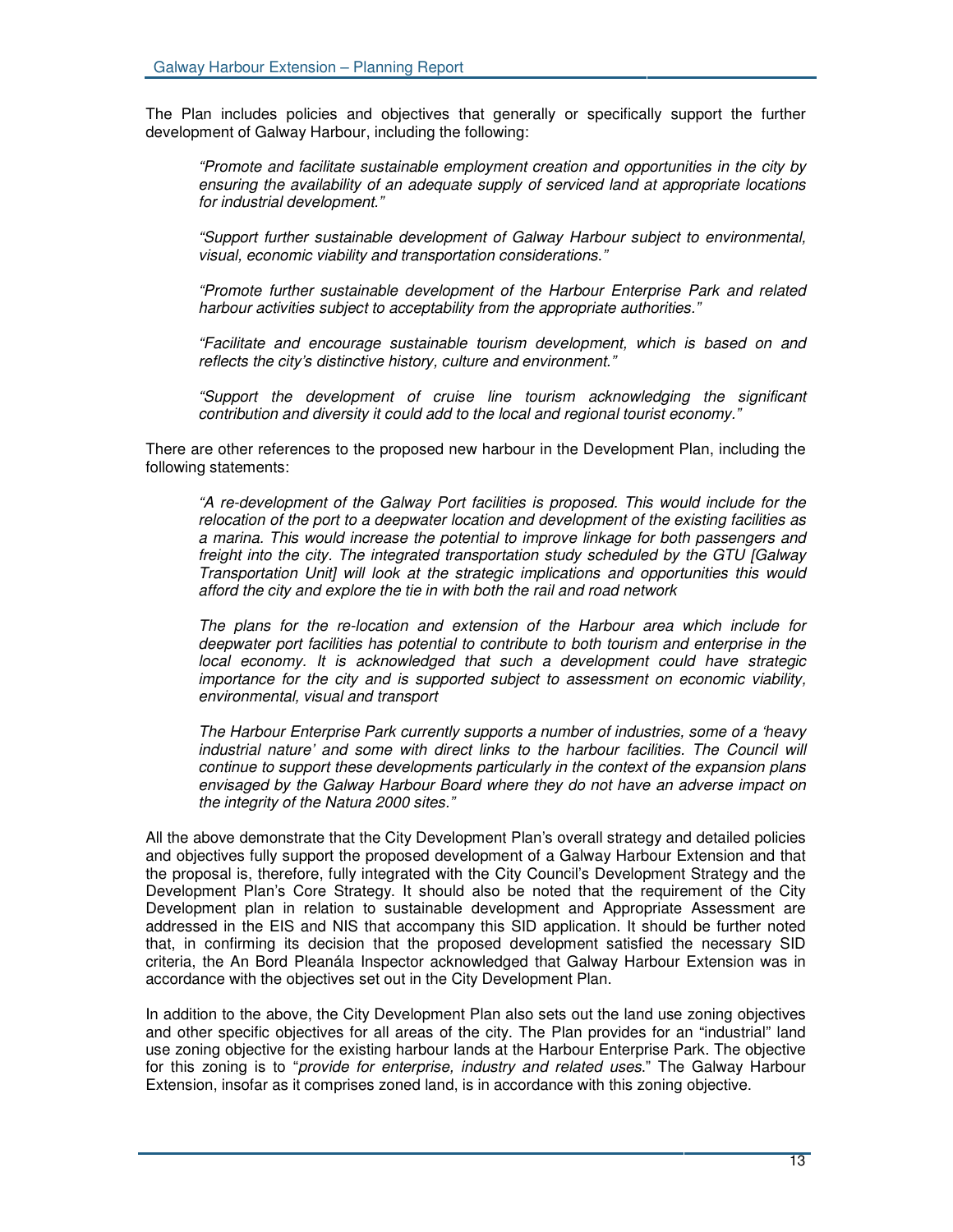# 4.3 REGIONAL & LOCAL PLANNING POLICY CONCLUSION

The proposed development of a Galway Harbour Extension is in line with the relevant regional and local planning, sustainable transport and regional development policies and objectives. EU objectives to promote maritime transport, including short sea shipping, as a sustainable alternative to road and air freight and to improve intermodality fully support the proposed Galway Harbour Extension.

The proposed Galway Harbour Extension is also consistent with the relevant national planning policies and objectives, including the National Spatial Strategy and the Ports' Policy Statement. In addition, the proposed development is fully supported by the policies and specific objectives included in the current Regional Planning Guidelines and the City Development Plan. The proposed Galway Harbour Extension is in the interests of balanced regional development and will further ensure the long-term strategic role of Galway City as a Gateway city.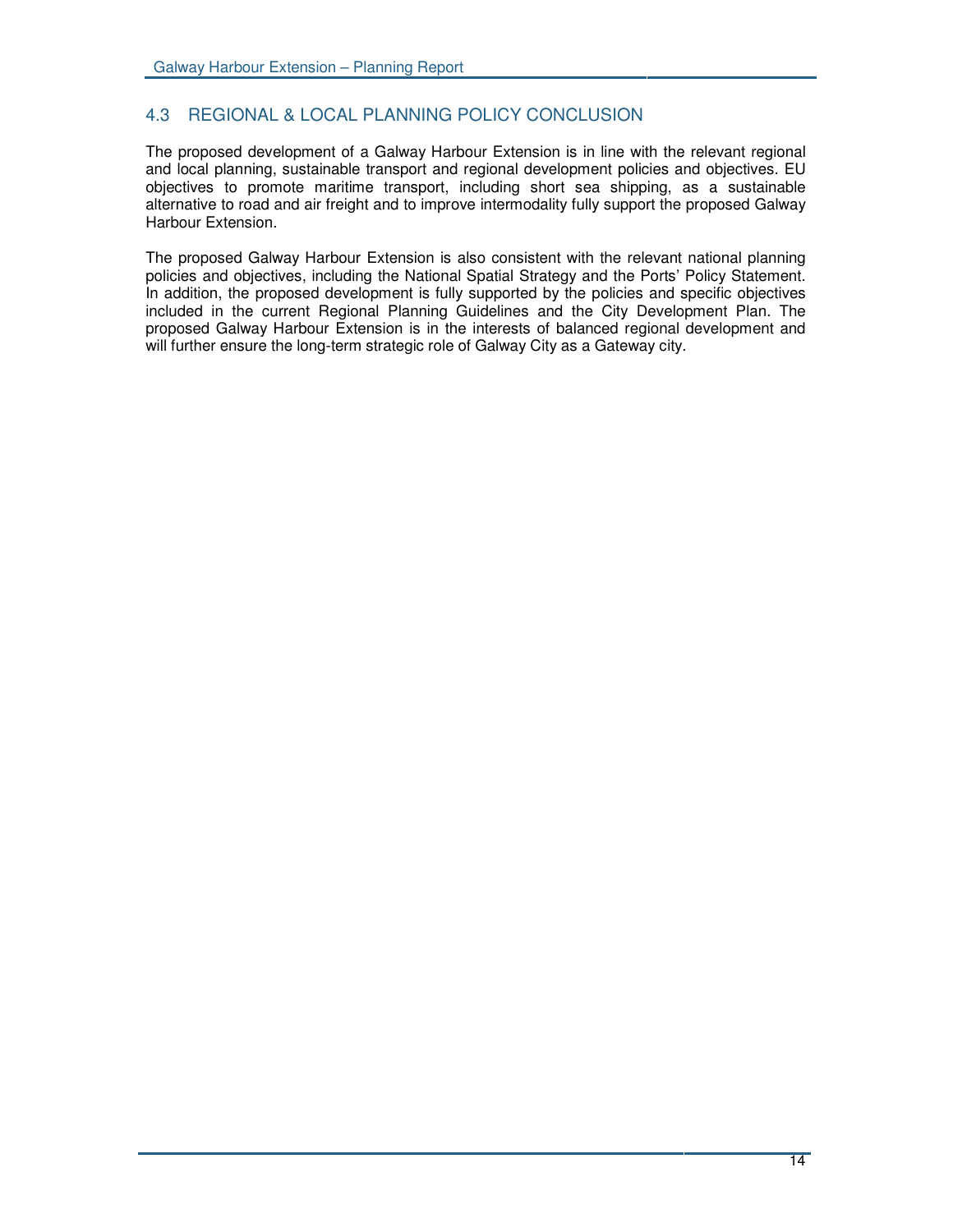# **5 RELEVANT PLANNING HISTORY**

There are a number of planning applications in the vicinity of the proposed Galway Harbour Extension, many of which relate to the individual businesses that operate within the Galway Harbour Enterprise Park, including Cold Chon and Enwest Limited. The majority of these applications are of little relevance to the current proposal. However, the following planning applications are of note, particularly in terms of the recent planning context for this area.

#### Pl. Ref. No 68/95

Planning permission granted to Galway Harbour Commissioners for industrial development (16.81ha), harbour offices, ancillary port facilities, storage areas, coal yards, fish processing units, bulk goods storage areas, parking areas, filling/reclamation (7.55ha), open space(8.11ha), sea walls (1095m) and shore line promenade (1170m).

Permission granted by Galway City Council on 26<sup>th</sup> October 1995 for the reclamation and development of the Harbour Enterprise Park and included an Environmental Impact Statement. The conditions attached to the permission had the effect of granting outline permission only for a number of specified uses, including coal/oil storage and fish/feeds processing.

#### Pl. Ref. No. 592/98

Planning permission granted to Cold Chon Limited to construct 3 no. bitumen storage tanks, covered loading gantry, boiler house, control office and ancillary site works.

Permission granted by Galway City Council on 29<sup>th</sup> October 1998. This permission marked the first in a number of permissions for bitumen storage tanks and associated developments in the Harbour Enterprise Park. These bitumen storage facilities continue to be operated by Cold Chon Limited.

#### Pl. Ref. No. 04/188

Planning permission granted to Cold Chon Limited to construct an oil storage and distribution terminal with associated offices, car parking, ESB substation and ancillary accommodation.

Permission granted by Galway City Council on 31<sup>st</sup> August 2004. This decision was subject to a third party appeal. However, permission was ultimately granted by An Bord Pleanála on 4<sup>th</sup> February 2005. It is noted that the Major Accidents Regulations apply to this development. This oil storage and distribution terminal is operated by Enwest Limited.

#### Pl. Ref. No. 07/372

Planning permission granted to Bus Eireann Limited to construct a Bus Garage (modifications to previous Pl. Ref No. 842/00). The development includes a bus maintenance building with administrative offices and ancillary bus servicing and storage facilities. Permission was granted by An Bord Pleanála on 4<sup>th</sup> June 2008 following a first party appeal against Galway City Council's decision to refuse permission. This permission has been implemented.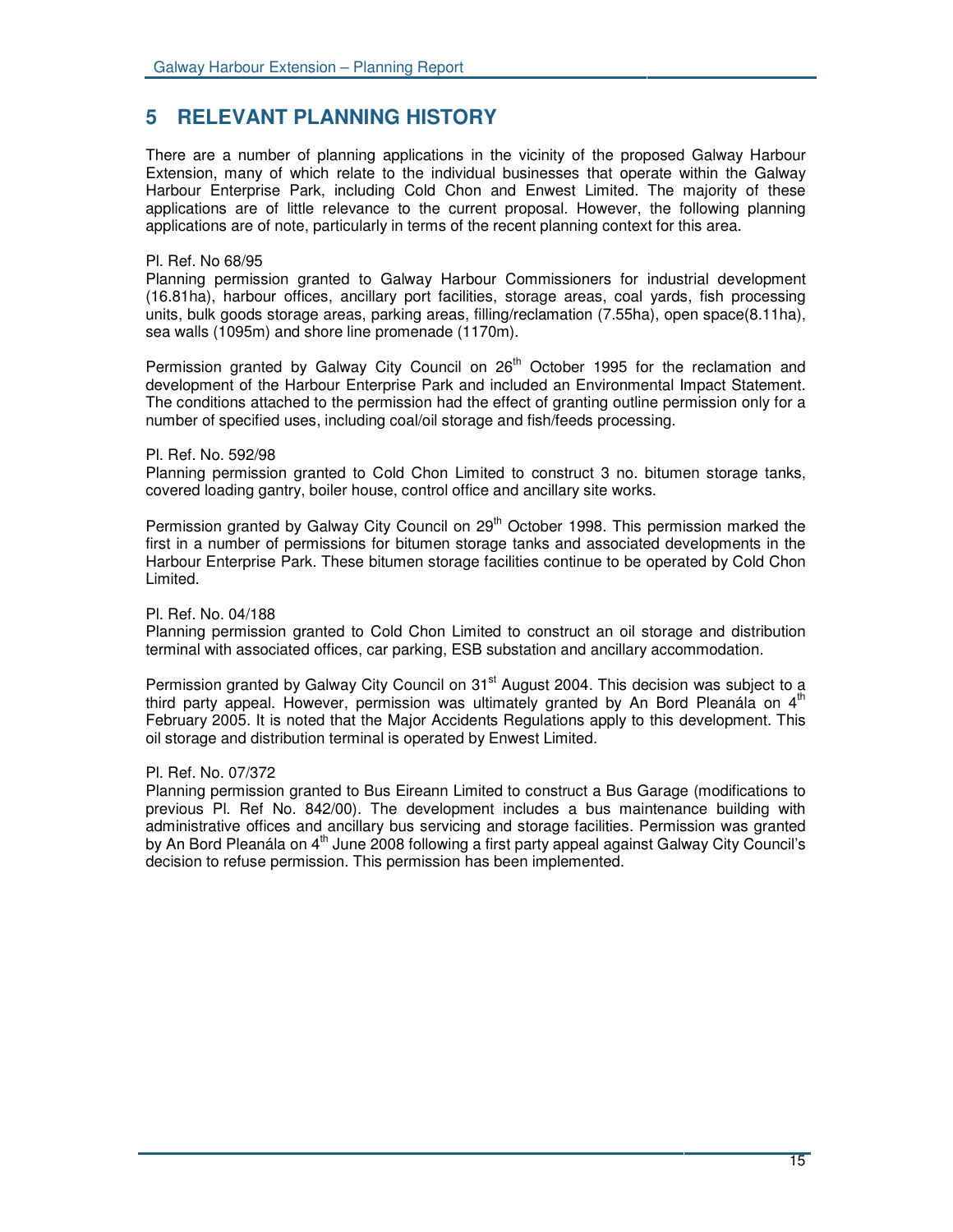# **6 CURRENT GALWAY HARBOUR**

## 6.1 GALWAY HARBOUR COMPANY

The Galway Harbour Company Limited is a stand-alone economic entity with a mandate to sustain and grow the business of the Port of Galway. During the past decade, the Galway Harbour Company has developed the port into one of the more successful commercial regional ports in Ireland. In 1997, a change in corporate structure saw the Galway Harbour Company become a semi-state company. This change has facilitated the Port's future development and allows greater flexibility in its operations.

The Harbour Company acknowledges that the existing port capacity and facilities are severely inadequate and do not meet the modern requirements of new national and international business, as well as the changing requirements of existing customers.

The Galway Harbour Company's proposals for the Galway Harbour Extension aims to ensuring that the port remains at the heart of the economic and social development of Galway City and the West Region.

# 6.2 THE CURRENT HARBOUR OPERATION

The Galway Harbour Company currently occupies approximately 16 hectares (39.5 acres) of inner city docklands in Galway City (13 ha of yard areas and 3ha of working quays). In addition, the Galway Harbour Enterprise Park extends to approximately 16 hectares (39.5 acres) of yard area to the east of the existing harbour at Renmore. The working harbour is restricted in size and is further subject to significant tidal restrictions.

Bitumen is imported into Galway, Dublin and Belfast by Cold Chon Ltd from France and is sold to local authorities for road works. The product is pumped directly from the ship to Cold Chon's tanks at the port. Steel is imported from mills in the UK, France, Germany, Turkey and Spain. Coal is imported from Poland, Spain and UK by Bord na Mona. Scrap steel is exported to steel mills in Spain and Portugal. Many fishing vessels moor up in Galway for repairs and maintenance and there is significant potential for additional repair services due to annual inspection requirements.

The import of Petroleum Products is a significant trade through the port. Galway is the gateway to the west and northwest and is located strategically for the oil companies to allow them to distribute their products north to Sligo, east as far as Moate and south as far as Limerick. There are two tank farms in Galway: the new EnWest Oil Terminal at the Galway Harbour Enterprise Park and the Fareplay or Leeside Terminal at Lough Atalia Road.

Tourism has long been very important to the economy of Galway and the West Region and maritime/water-based tourism is of particular importance – evidenced by the successful hosting of the Volvo Ocean Race 2009 stopover and 2012 final. Galway also benefits from passenger cruise liners, although limited berthing and passenger handling facilities disadvantage the port over other locations. The proposed development offers very significant potential to take advantage of growth in maritime tourism, including water-based sports and activities, yachting/boating marina and cruise liners.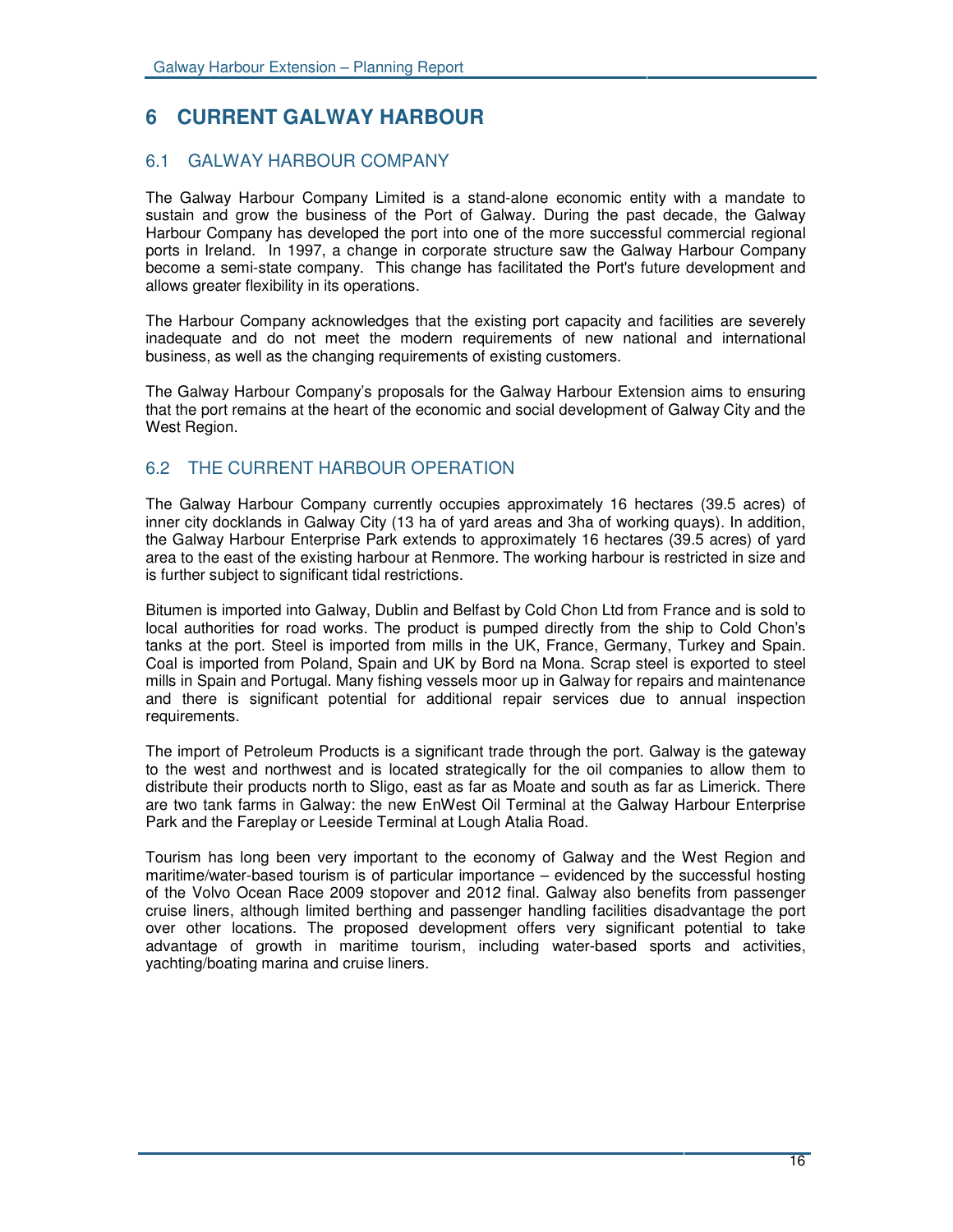# 6.3 CURRENT CONSTRAINTS AT GALWAY HARBOUR

As referred to above, the current working harbour is restricted in size and is further subject to tidal restrictions. The Inner Harbour dock gates are less than 20 metres in width and this is a significant construction on the size of vessels that can be accommodated Similarly, the berthage and quayside areas are very limited in scale. In addition, the shallow dredged channel and tidal constraints render the harbour operational for very limited periods, with access/egress only being available around high tide times.

Whilst Galway Harbour continues to operate on a commercial basis, the existing constraints outlined above have seriously inhibited its growth. Indeed, the significant restrictions in capacity, particularly in relation to size of vessels and tidal access, continue to prejudice the long term viability of the harbour at its current location.

The worldwide demand for larger shipping vessels, driven by operational economies of scale, results in requirements for deep water berthage and improved quayside handling facilities. The existing Galway Harbour is becoming less suitable in this regard and faces strong competition from other ports. Without significantly improved port facilities, Galway will lose customers, resulting in the ultimate demise of the commercial port operation and knock-on socio-economic impacts for the City and region.

Galway Harbour Company has developed the proposals for the Galway Harbour Extension to the south of the Galway Harbour Enterprise Park to accommodate larger vessels and service significantly larger volumes of freight, as well as passenger liners. The proposed Galway Harbour Extension will provide modern inter-modal freight handling facilities that will serve the City and the West Region for the future.

In addition to the above, the new proposals incorporate improved oil handling facilities that will address current SEVESO issues relating to the oil tanks in the inner harbour area. The Control of Major Accident Hazards Directive (Seveso II Directive - 96/82 EC) covers certain industrial activities and the storage of dangerous substances, including oil and other fuels. This has an impact on planning decisions close to any relevant storage facility and has restricted some city centre development to date. The Galway Harbour Extension will facilitate the removal of all oil handling and storage to a new location, away from the inner harbour and thereby relieving the risk to the City Centre area.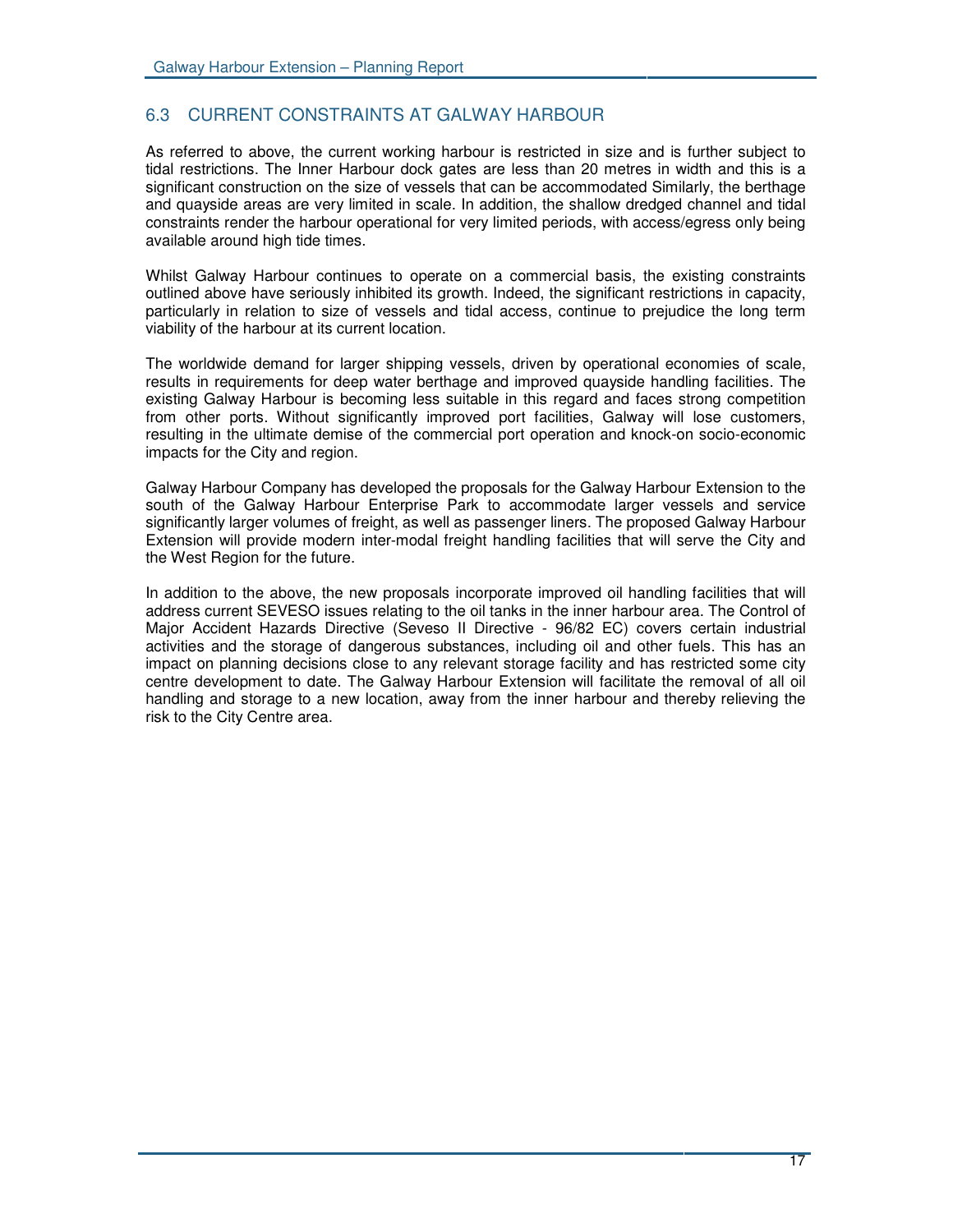# **7 ALTERNATIVES CONSIDERED**

Having concluded that there is a need to address the current limitations of Galway harbour and the constraints on its future economic success, there is also a need to consider alternative options to serve the City and Region's needs, including different locations and designs. A detailed assessment of alternatives, including alternative locations, is included with this planning application. It is acknowledged that a further potential scenario is the "*do nothing option*" and, whilst this will not support the long term viability of the existing harbour, this must also be considered.

## 7.1 "DO-NOTHING" SCENARIO

The existing constrained nature of Galway Harbour is outlined above and the harbour cannot handle vessels of the size that modern requirements demand. The "do-nothing" scenario means the existing port situation prevailing, with no significant improvement to port facilities or capacity. This would not address the very significant tidal and capacity constraints and will lead to the decline of the harbour, with serious socio-economic implications for Galway City and the West Region.

Without a commercially viable port in Galway to serve local and regional needs, goods will require to be imported and exported via other ports in Ireland. This will result in increased road transportation and carbon costs to the West and is contrary to sustainable transport objectives.

# 7.2 IMPROVEMENTS TO INNER HARBOUR SCENARIO

The tidal and space constraints at the existing Galway Harbour render this scenario a non-option as there is no scope to improve tidal or berthage facilities. The future outlook would therefore be similar to the "do-nothing" scenario, described above.

# 7.3 OTHER WEST COAST PORTS SCENARIO

Galway Harbour provides important facility for the City and Region, including to a number of key customers who rely on the import and export of specific goods, including petroleum products, bitumen and steel. Whilst some of these goods could be accommodated at other west coast ports, there are a number of significant disadvantages in these scenarios.

Sligo Port is a regional port owned by Sligo County Council. There is an unused rail link to the harbour. However, Sligo Port is unsuitable as an alternative to Galway as it cannot accommodate medium or large vessels, has limited landside storage/handling facilities and it is also tidal. In addition, the additional road haulage distances required to serve Galway city and region would be contrary to sustainable freight transport objectives.

Shannon Foynes Port comprises a number of separate terminals along the Shannon. The port is a major deepwater port catering for bulk goods and it has substantial landside handling and storage facilities. Whilst transport access to the hinterland is generally good, connectivity to the existing rail and motorway networks raises some concerns. Shannon Foynes is not regarded as a viable and appropriate alternative to the Galway Harbour Extension because of its distance from the main market that Galway Harbour serves. In this regard, Shannon Foynes serves a separate catchment area from Galway and it is not sustainable for it to service the Galway catchment, which extends as far north as Sligo.

Londonderry Port is a general, deep-water, regional cargo port with capacity for 30,000 tonne vessels and cruise vessels. Transport access to Derry's regional hinterland is generally good, including to Donegal and much of the north-west of Northern Ireland. However, Derry is not seen as a viable alternative to Galway Harbour because of its distance from the main market place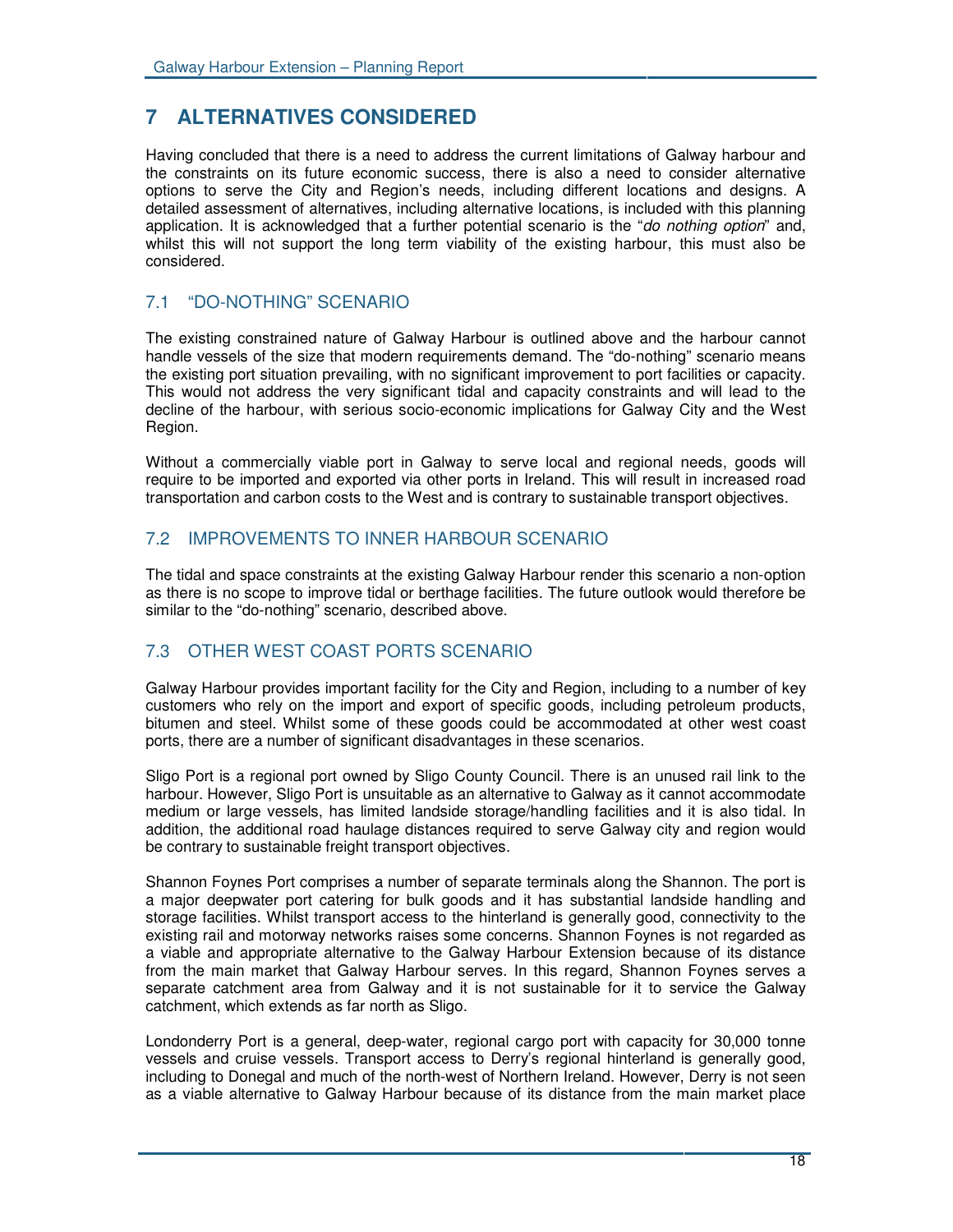that Galway serves. As is the case with Shannon Foynes, Derry serves a separate catchment area from Galway and it is not sustainable for it to service the Galway catchment.

# 7.4 GALWAY BAY PORT SCENARIOS

The above assessments indicate that consideration has to be given to the catchment area of ports and, in particular, to the need to minimise road haulage distances in the interests of sustainable transport objectives. Individual ports have viable catchment areas and it is considered that the West Region itself can be considered as its own catchment market to be served from a well-located regional port with easy access to rail and road infrastructure. Therefore, further consideration has been given to alternative locations in the Galway Bay area, including Tawin Island &Mutton Island

The above analysis indicate that the Galway City location, as currently proposed, is the optimal location for the proposed new port. The other locations have greater environmental issues and have challenges which virtually render them unviable, including for reasons relating to poor road access, lack of potential rail access, shallow waters and visual/aesthetic issues.

In summary, the proposed development of the Galway Harbour Extension is considered to be necessary for the economic and social health of the city and region and is the only viable and sustainable alternative. It is also the optimum location for taking advantage of the potential growth in maritime tourism as it is proximate to an existing vibrant tourist centre with a wide range of attractions and services.

The proposed Galway Harbour Extension will deliver the following:

- Removal of tidal constraints
- Improved handling capacity.
- Resolution of Seveso issues
- Growth of Port Business
- Regional Socio-Economic Benefits
- Maintenance of maritime tradition
- Further leisure/marina/cruise liner opportunities
- Freight Rail link
- Avoids increased carbon footprint of diverted traffic
- Allows city centre to develop to existing harbour frontage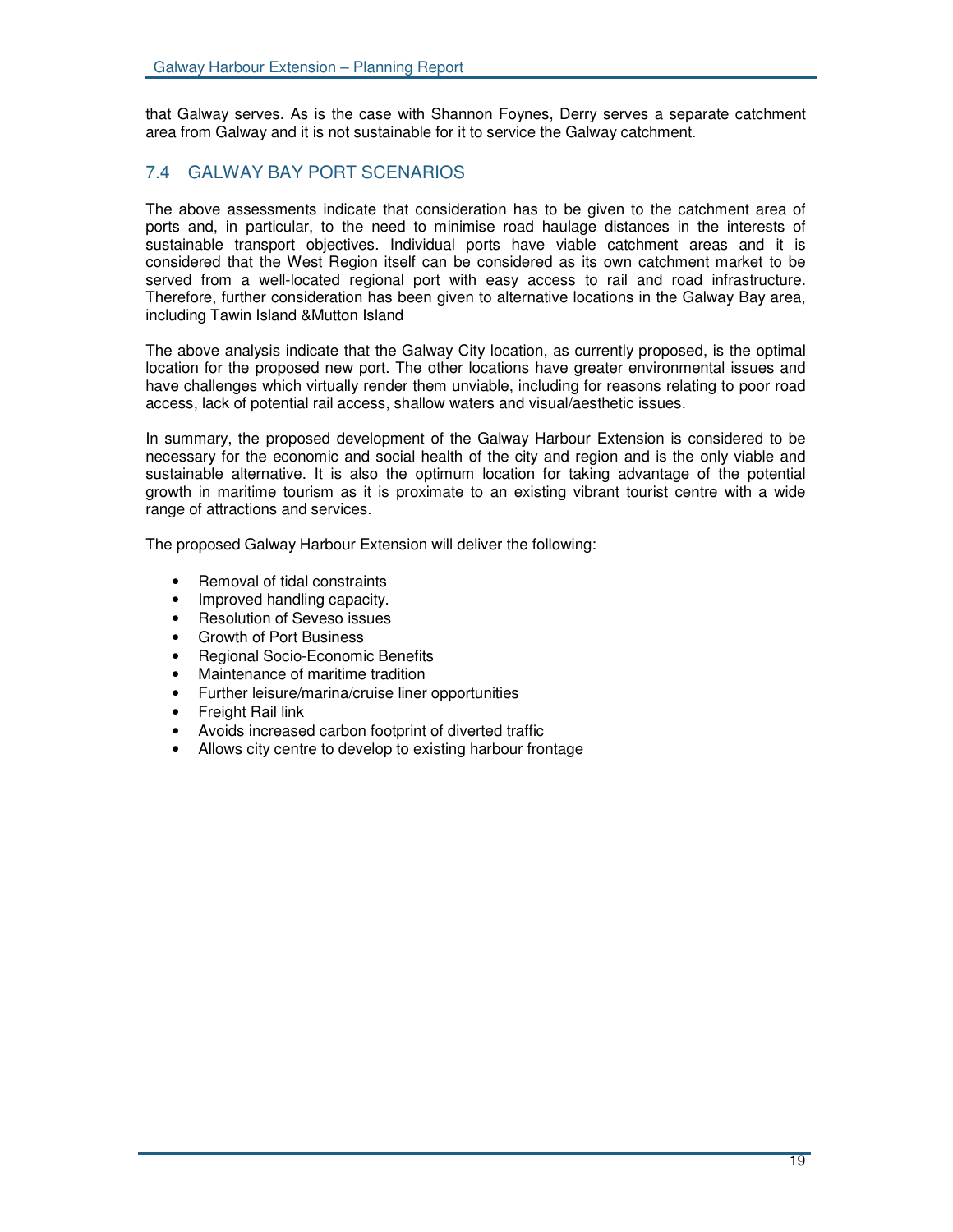# **8 PROPOSED GALWAY HARBOUR EXTENSION**

# 8.1 DEVELOPMENT DESCRIPTION

This application is for a Galway Harbour Extension, located approximately 500 metres south-east of the existing Galway Harbour, primarily on lands to be reclaimed from the sea to the south of the Galway Harbour Enterprise Park.

The full description of the proposed development, as per the public notices is as follows:

Planning permission is sought for the development of an extension of Galway Harbour at Renmore and Townparks Townlands and on lands to be reclaimed from the foreshore and the sea in Galway Bay to the south of the existing Galway Harbour Enterprise Park, which contains a Seveso site. The works will include re-development of some of the land at Galway Harbour Enterprise Park.

Access to the development will be via the existing access at the junction of Lough Atalia Road and Bóthar na Long. The proposed development will include the relocation of the majority of the existing harbour related activities and businesses from the existing dock area to the new deep water berths, quays, jetties and yards to be located at the harbour extension.

The proposed development is largely in an area of Galway Bay which is designated as a candidate Special Area of Conservation [cSAC] and a Special Protection Area [SPA] and includes works on Lough Atalia Road Rail Bridge [a protected structure].

The proposed development will include:-

- (i) quay walls, breakwaters and wave walls to create commercial quays and a deep water docking facility, extending southwards into Galway Bay
- (ii) dredging to create a new approach channel to the commercial quays and the deep water docking facility berths
- (iii) reclamation of approx 27 ha from the foreshore and sea bed
- (iv) development of the reclaimed lands and redevelopment of part of the adjacent Galway Harbour Enterprise Park lands for Harbour related business
- (v) marina on the western side
- (vi) fishing quays, slipway for a lifeboat station and a nautical centre on the eastern side
- (vii) a twin track freight rail link from the existing Galway to Dublin rail line to the commercial quays, including embankments, rail over-bridge to existing service road and noise abatement screening
- (viii) the construction of oil and bitumen transfer pipelines to the existing oil and bitumen tank farms on the Galway Harbour Enterprise Park and the provision of fire water storage facilities. This falls within the remit of EU Directive (96/82 EC) on the control of Major Accident Hazards, known as the SEVESO II Directive
- (ix) harbour related buildings, including Port Operations Office (4 storeys); Harbour Management Warehouse (single storey); Marina Office (single storey); Passenger Terminal (single storey); and ancillary car parking and site services, including 3 No. ESB sub-stations, demolition of 1 No. ESB sub-station, 3 No. Control Offices and Oil Terminal Water Pumphouse and a helicopter pad for search and rescue purposes.
- (x) the construction / improvement of access roads including the horizontal and vertical realignment of the road under Lough Atalia Road Rail Bridge [a protected structure] and realignment and improvements including traffic lights at Dock Road / Bóthar na Long / Galway Harbour Enterprise Park Access Road junction (adjacent to Harbour Hotel)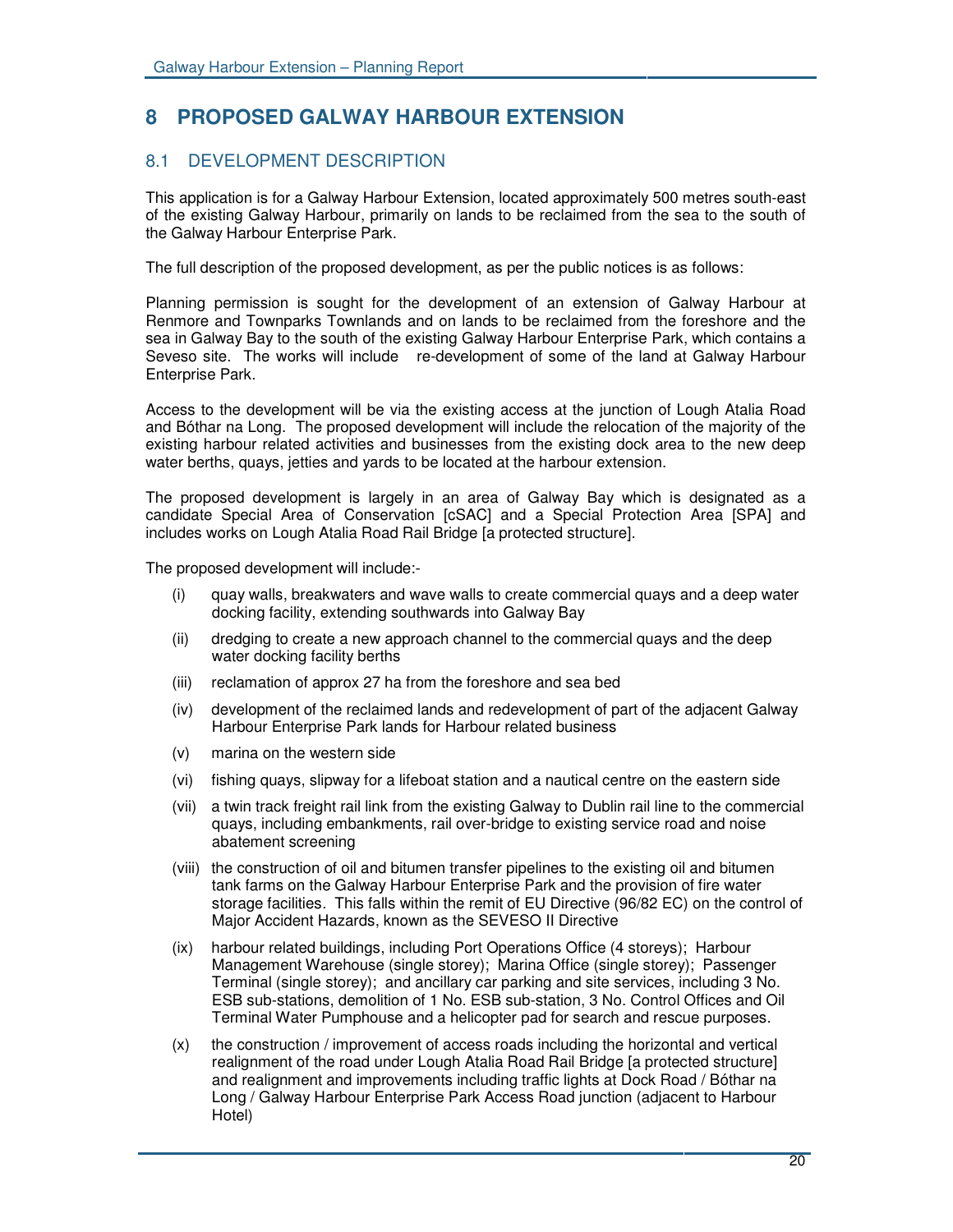- (xi) the provision of landscaping and amenity areas, including replacement of the previously permitted amenity strip from the southern seaward boundary of the Galway Harbour Enterprise Park to form an amenity link from the marina to the nautical centre.
- (xii) the proposal includes for all associated temporary and permanent site development [including service roads / realignment of roads and underground works], landscape works [including public lighting and services) and activities to facilitate the construction of the development.

The application is accompanied by an Environmental Impact Statement [EIS] and a Natura Impact Statement [NIS]. Elements of the development will require a Waste Licence, a Waste Water Discharge Licence and a Foreshore Licence / Lease.

A ten year permission is being sought.

As set out in Section 1 of this Report, the application is being made direct to An Bord Pleanála under the Strategic Infrastructure development provisions of Section 37 of the Planning and Development Acts 2000-2012.

# 8.2 KEY ELEMENTS OF PROPOSED DEVELOPMENT

The description of the proposed development is set out in Section 8.1 above. The following represents a breakdown of some of the key elements of the development:

The New Port will provide the following:

- Total land development / redevelopment = 28.07 ha
- 660m of quay berth to –14.9m O.D. depth
- Port development serviced by a channel to -10.9m O.D.
- A 400m turning circle to -10.9m O.D.
- Western Marina with 216 No. berths.
- Fishing Pier
- Nautical Centre Slipway
- Freight rail link

As noted above the New Port land area to be developed is 28.07 ha. This will provide for the following land uses:

- Commercial Port back up Yards
- Commercial Quay Areas
- Harbour Company Warehouse Yards
- Future Oil and Bitumen Yards
- ESB, Security Yard & Fire Water Storage
- Fishing Pier and Yards
- Roads and Access
- Rail Line and Embankment
- Nautical Yard & Slipway
- Passenger Terminal Yard
- Parklands and landscaped areas
- Renmore Promenade
- Marina Promenade

Vehicular access to the Galway Harbour Extension will be via the existing Galway Harbour Enterprise Park (GHEP), subject to a number of junction improvements. It is also proposed to improve the clearance under the Lough Atalia Bridge, which is a protected structure.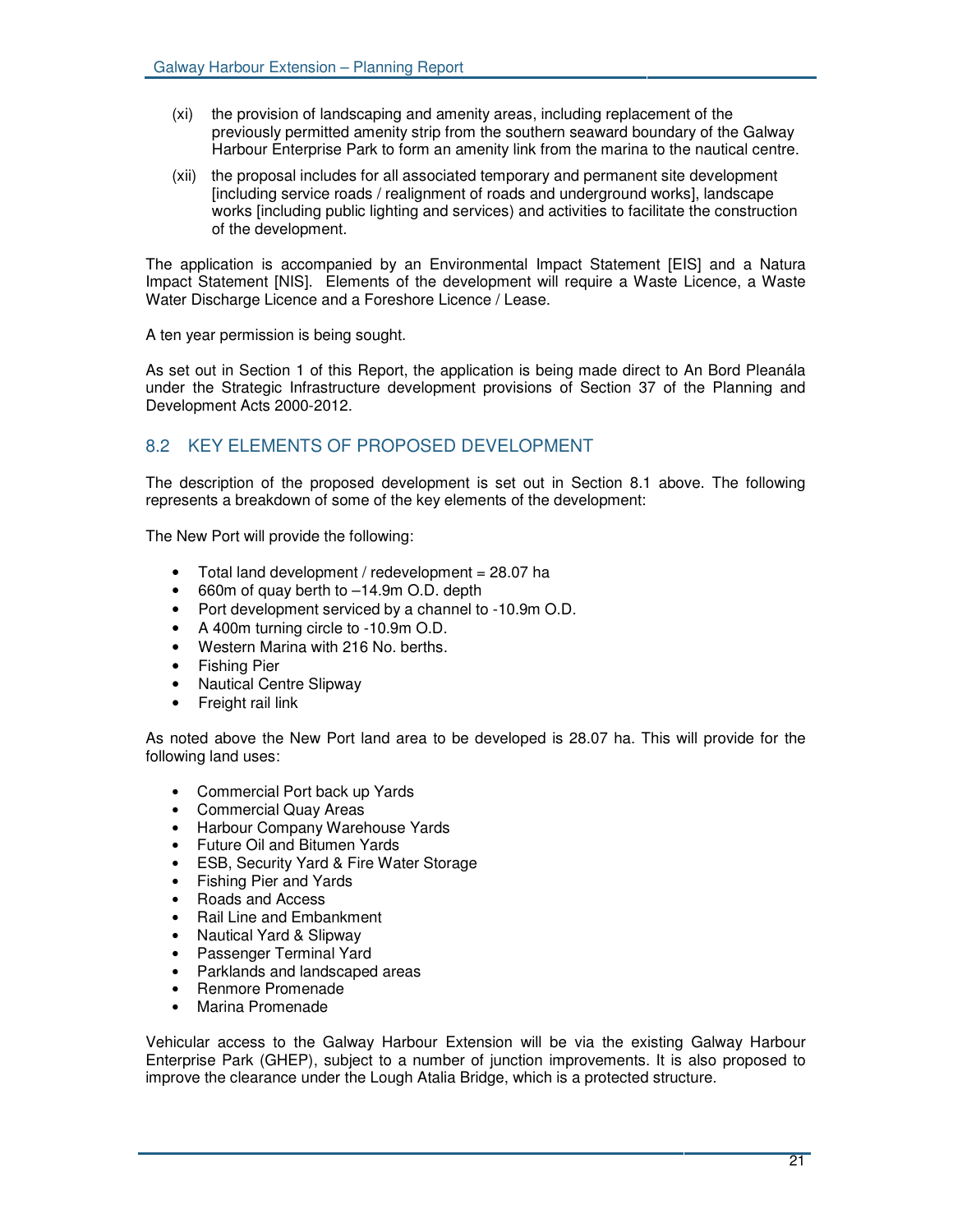## 8.3 BENEFITS OF PROPOSED DEVELOPMENT

The proposed Galway Harbour Extension will bring many very significant benefits to Galway City, Galway County, the West Region and beyond. The primary and most important benefits relate to socio-economic benefits for the City and Region – including in sustaining a viable and competitive port operation in Galway, a gateway city, and providing employment and sustaining employment and businesses throughout the Region.

The proposed Galway Harbour Extension facilitates a change in focus of the land uses in and around the Inner Harbour, resulting in a more attractive environment and facilitating increased leisure, cultural and tourism-based uses and amenities. The proposed development is considered to have an overall positive impact in relation to public amenities.

At present, the existing Inner Harbour accommodates commercial vessels and is located only 40m from the nearest apartment in the Ce na Mara apartment complex (18m of quay and 22m of road/parking) andonly 25m the other residential developments facing onto the Inner Harbour (10m of quay and 15m of road/parking). This potential source of conflict with residential amenity will be removed when the commercial/freight operations are relocated to the Galway Harbour Extension. This will improves the environmental and visual quality of the city centre area and facilitates the introduction of new uses in the inner harbour area that will significant improve its amenity value.

In addition to the socio-economic benefits, the Galway Harbour Extension also incorporates facilities that will be of benefit to residents and visitors to Galway City. The works include the provision of a marina, public access areas and a bayside promenade that creates a vital link in the wider coastal path network. The entire Galway Harbour Extension area will be open to public access, with the exception of secure storage areas and other restricted areas where access must be controlled in the interests of public safety and security. There will be open areas, landscaped areas and walkways which will be accessible to the public and will be under the control of the management company including for maintenance.

The overall area of open space within the proposed development is 5.44 hectares, which includes landscaped parkland areas, the Renmore and Marina promenades and other landscaped areas. Public access will be widely available to much of the Galway Harbour Extension, in particular, to the new park, coastal walkways, marina and nautical slipway. In addition, the construction of the new Port will result in the creation of a sheltered area to the east of the development, where safe boating and other water-based activities can occur.

In summary, the Galway Harbour Extension will deliver the following wider benefits:

- 1. Socio-economic benefits for Galway Gateway City and West Region
- 2. Facilitate the redevelopment and regeneration of Inner Harbour lands
- 3. Provision of a new marina
- 4. Creation of sheltered areas for water sports
- 5. Public access to new waterfront areas and other landscaped areas

## 8.4 NATURA IMPACT ASSESSMENT

As part of the application process and, in particular, as part of the assessment of the proposed development in terms of potential environmental impacts (EIS) or impacts on Natura 2000 sites (NIS), alternative designs, layouts and locations were examined. With particular reference to locations, alternatives were assessed, both within Galway Bay and outside, as potential sites where a harbour of similar size and infrastructural support (*e.g.* rail, road) could be constructed. Each potential alternative was assessed, firstly in the context of the project objectives and secondly in terms of its impact on a Natura 2000 site. These are presented in Chapter 3 of Volume 2B of the EIS and Volume 1C: Natura Impact Statement.